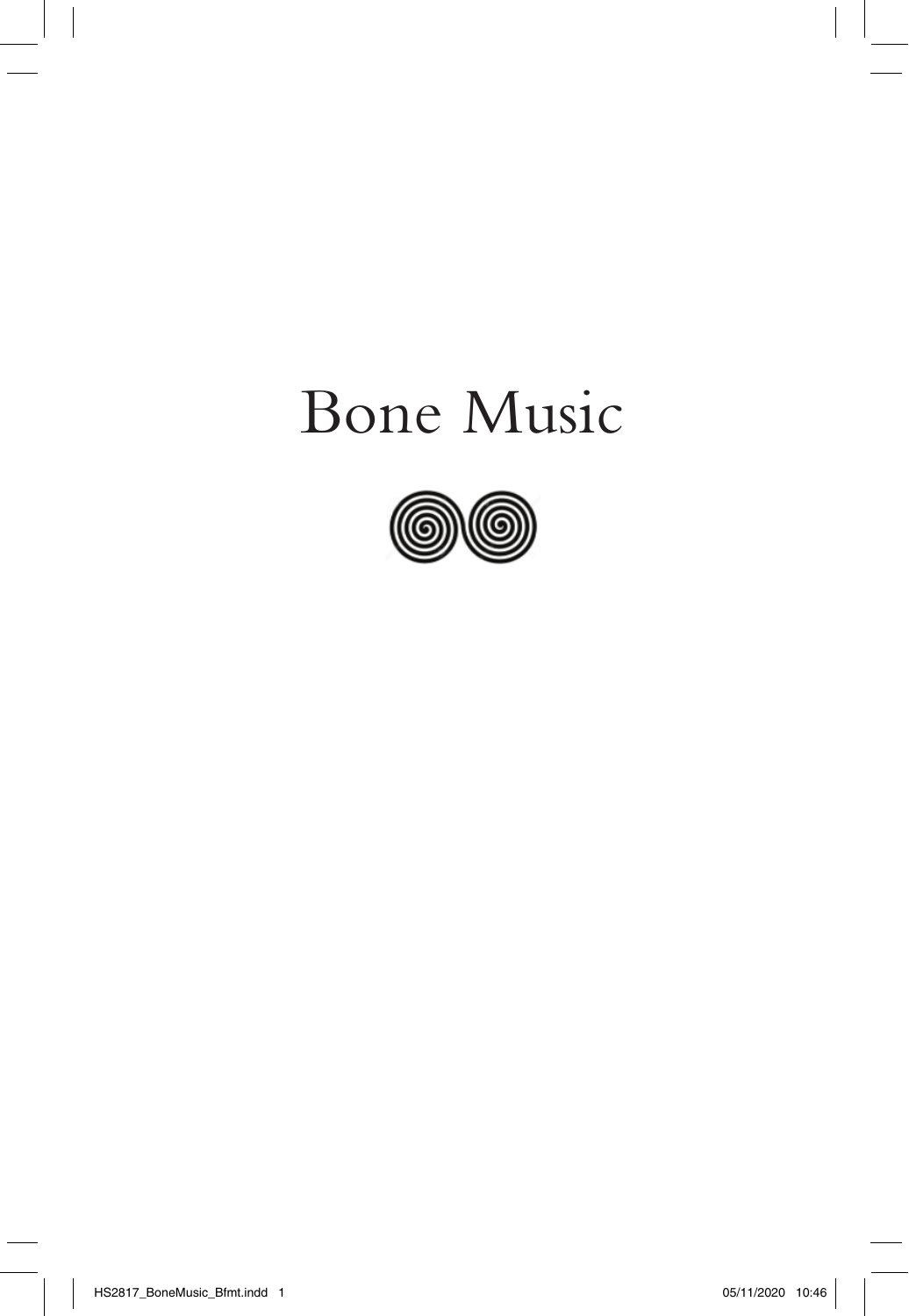#### HODDER CHILDREN'S BOOKS First published in Great Britain in 2021 by Hodder and Stoughton

#### 1 3 5 7 9 10 8 6 4 2

Text copyright © David Almond, 2021

The moral rights of the author have been asserted.

*All characters and events in this publication, other than those clearly in the public domain, are fictitious and any resemblance to real persons, living or dead, is purely coincidental.*

All rights reserved.

No part of this publication may be reproduced, stored in a retrieval system, or transmitted, in any form or by any means, without the prior permission in writing of the publisher, nor be otherwise circulated in any form of binding or cover other than that in which it is published and without a similar condition including this condition being imposed on the subsequent purchaser.

A CIP catalogue record for this book is available from the British Library.

ISBN 978 1 444 95291 9

Typeset in Bembo by Avon DataSet Ltd, Arden Court, Alcester, Warwickshire

Printed and bound in Great Britain by Clays Ltd, Elcograf S.p.A.

The paper and board used in this book are made from wood from responsible sources.



Hodder Children's Books An imprint of Hachette Children's Group Part of Hodder and Stoughton Carmelite House 50 Victoria Embankment London EC4Y 0DZ

> An Hachette UK Company www.hachette.co.uk

www.hachettechildrens.co.uk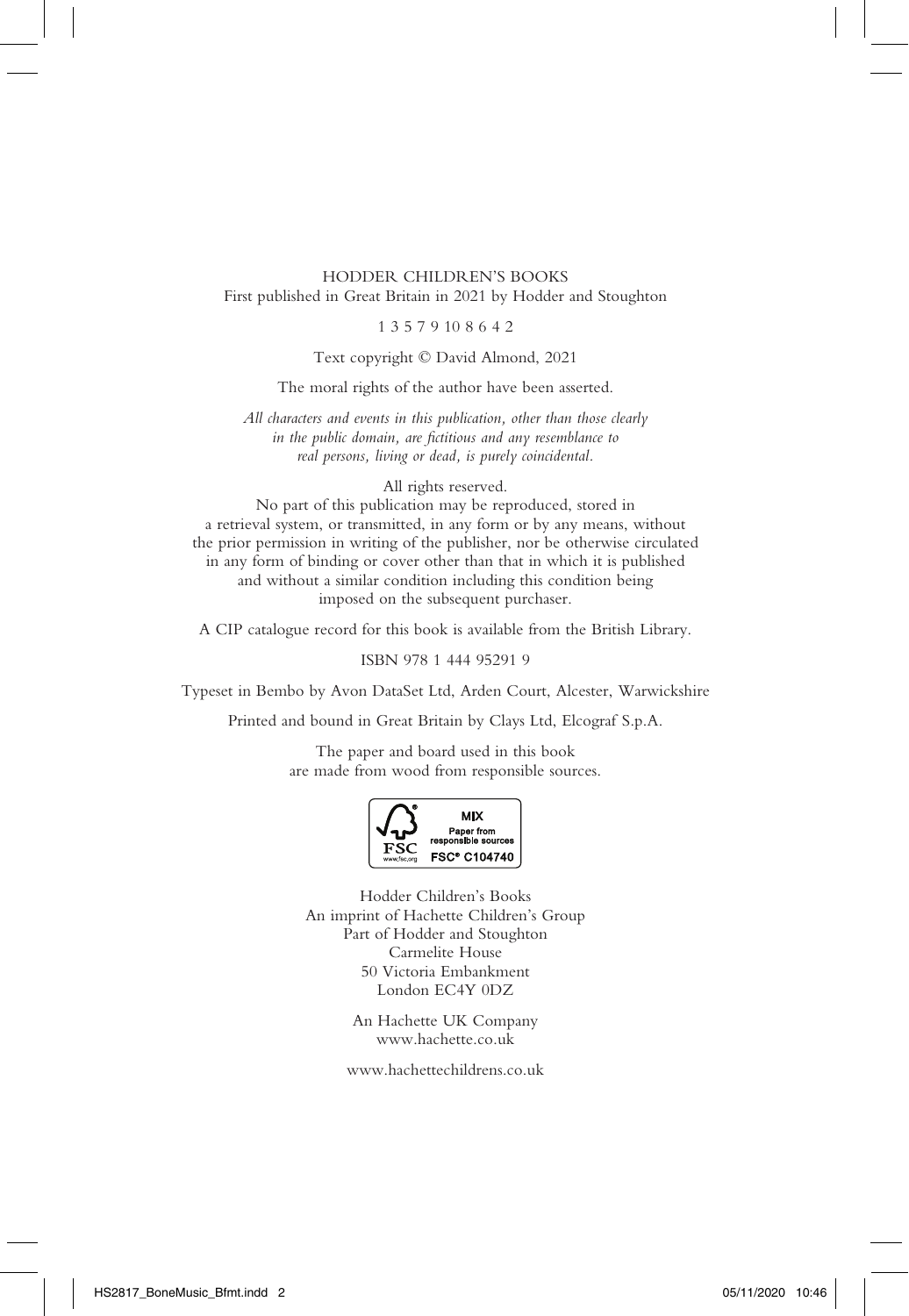

### David Almond

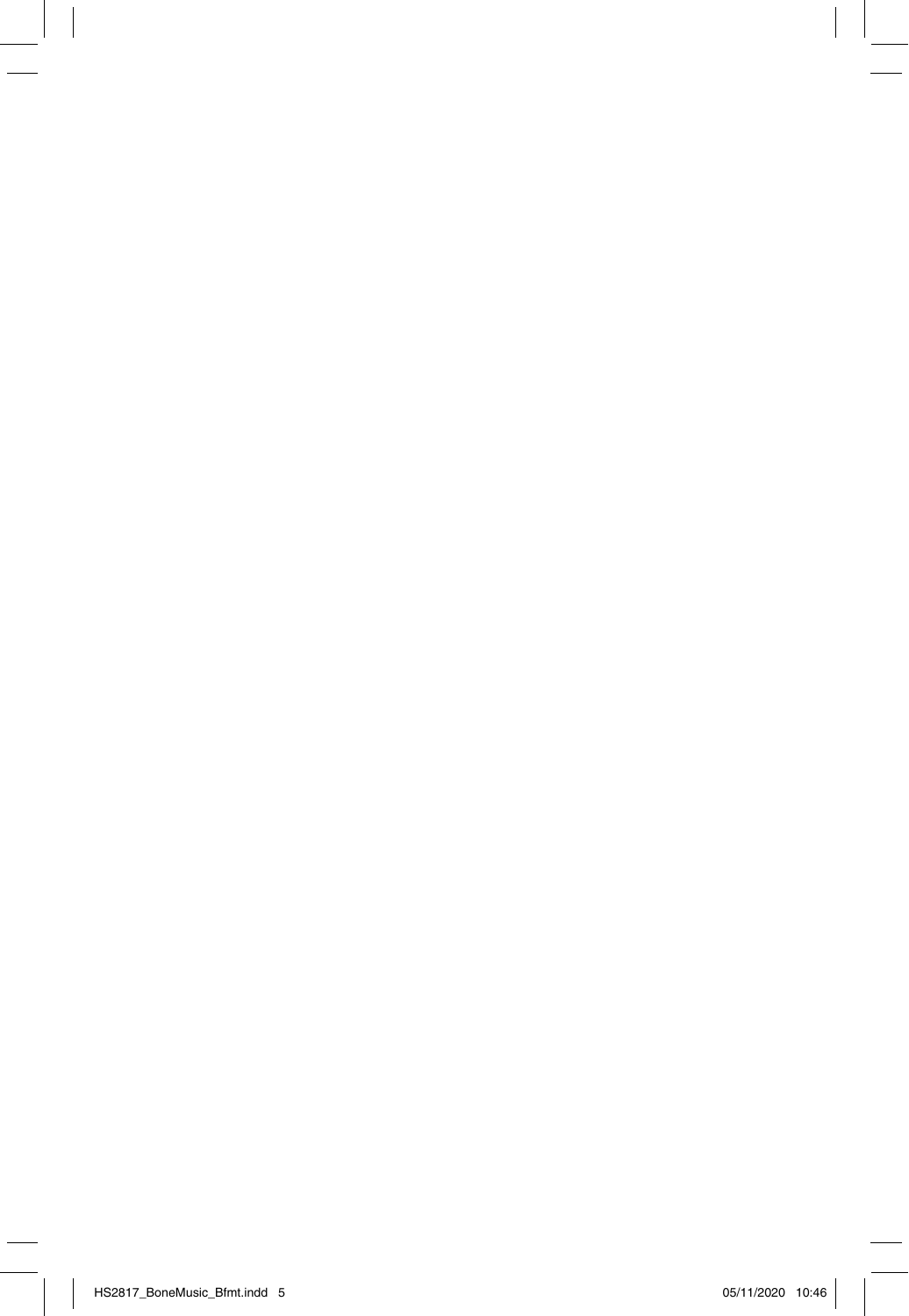#### *Also by David Almond*

Skellig My Name is Mina Kit's Wilderness Heaven Eyes Counting Stars Secret Heart The Fire Eaters Clay Jackdaw Summer Wild Girl, Wild Boy – A Play Skellig – A Play A Song for Ella Grey The Colour of the Sun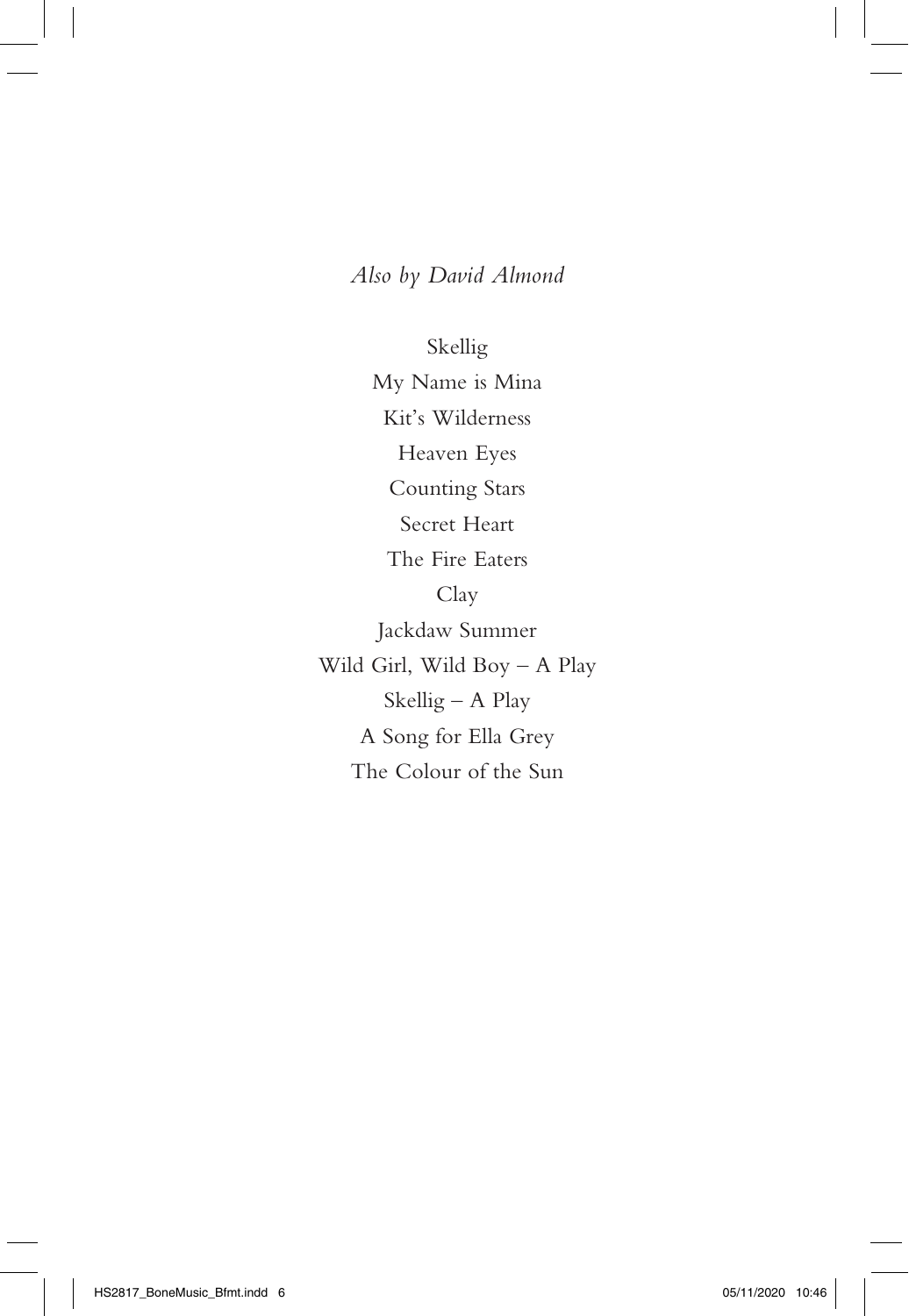For Freya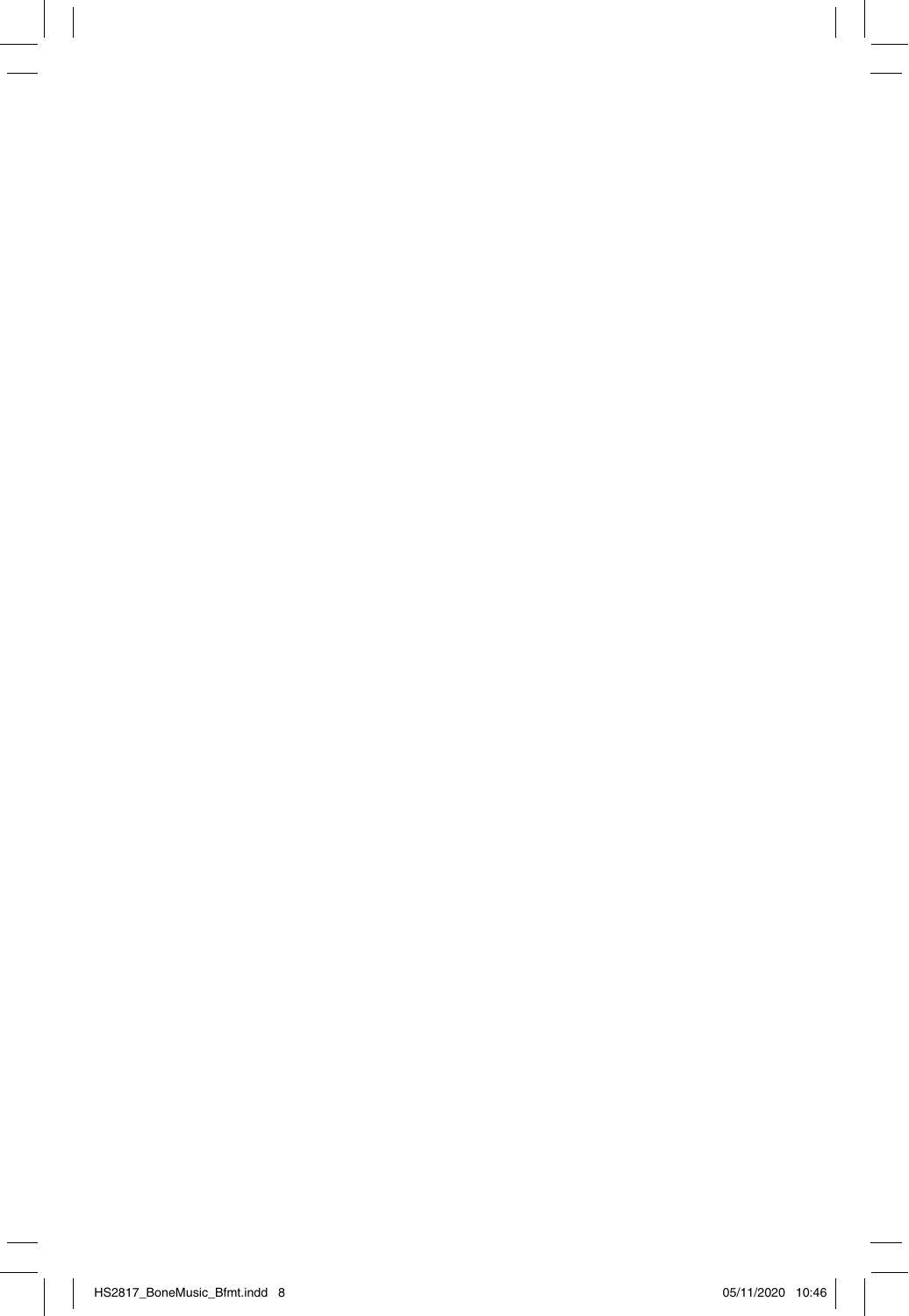She felt like a ghost. She woke in the night. What was that music? Some troubled beast? Some strange bird of the night? Some lost soul wandering on the moors? Just her dreams?

What wild and weird things existed here?

Sylvia got up from her narrow bed, went to the window, held open her thin curtains, dared to peep.

Nothing. Darkness everywhere.

Darkened street below, darkness of the undulating land, blackness of the forest at the village's edge, light of a farmhouse far, far off, pale glow on the southern horizon, immensity of stars above.

The noise softened, became more lyrical. Whistlelike, flute-like, bird-like. Her head reeled as the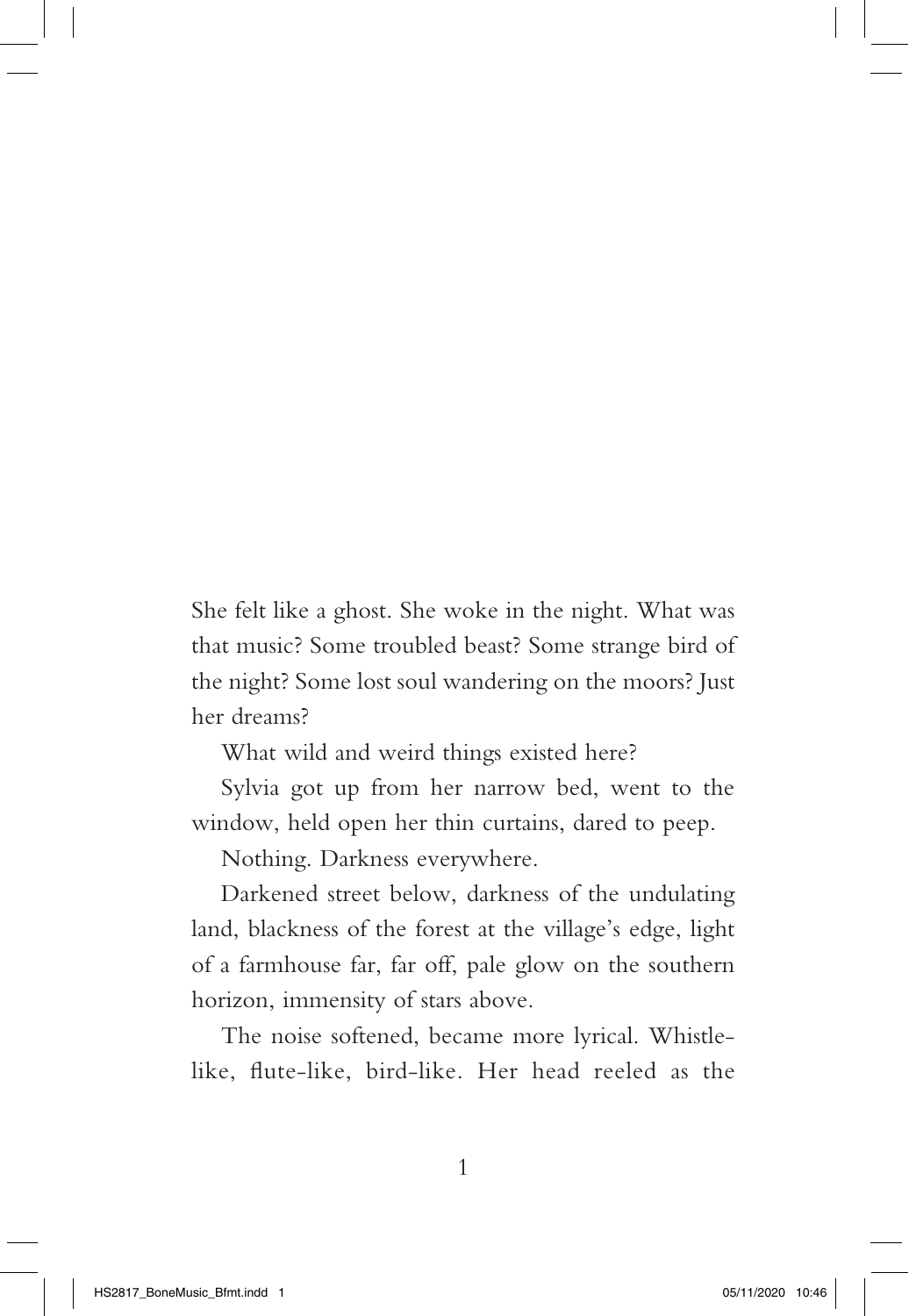music came into her. She narrowed her eyes and tried to see.

Nothing.

It was like something she'd dreamed before, like something coming from inside her as well as from outside her, like something she'd heard before. But how could she have? She couldn't have.

*Stop being stupid, Sylvia*, she whispered to herself. *Stop being so weird*.

She widened her eyes again, looked at the stars, the galaxies, the great spirals and clusters of light. The universe, spinning and dancing through time. Why was it all so huge? Why was she so small?

What the hell was she doing out here in this empty ancient place?

The music faltered, became jagged again, a series of groans and squeaks, as if it couldn't maintain the sweetness in itself. Was that a dark swaying human shape, there against the darkness of the forest's edge? Was it moving back into the forest? Or was it just her dreams, continuing?

The music ended, left its weird rhythms in her. Some tiny star-thing drifted gently through the black and glittering heavens.

 $\mathcal{D}_{\mathcal{L}}$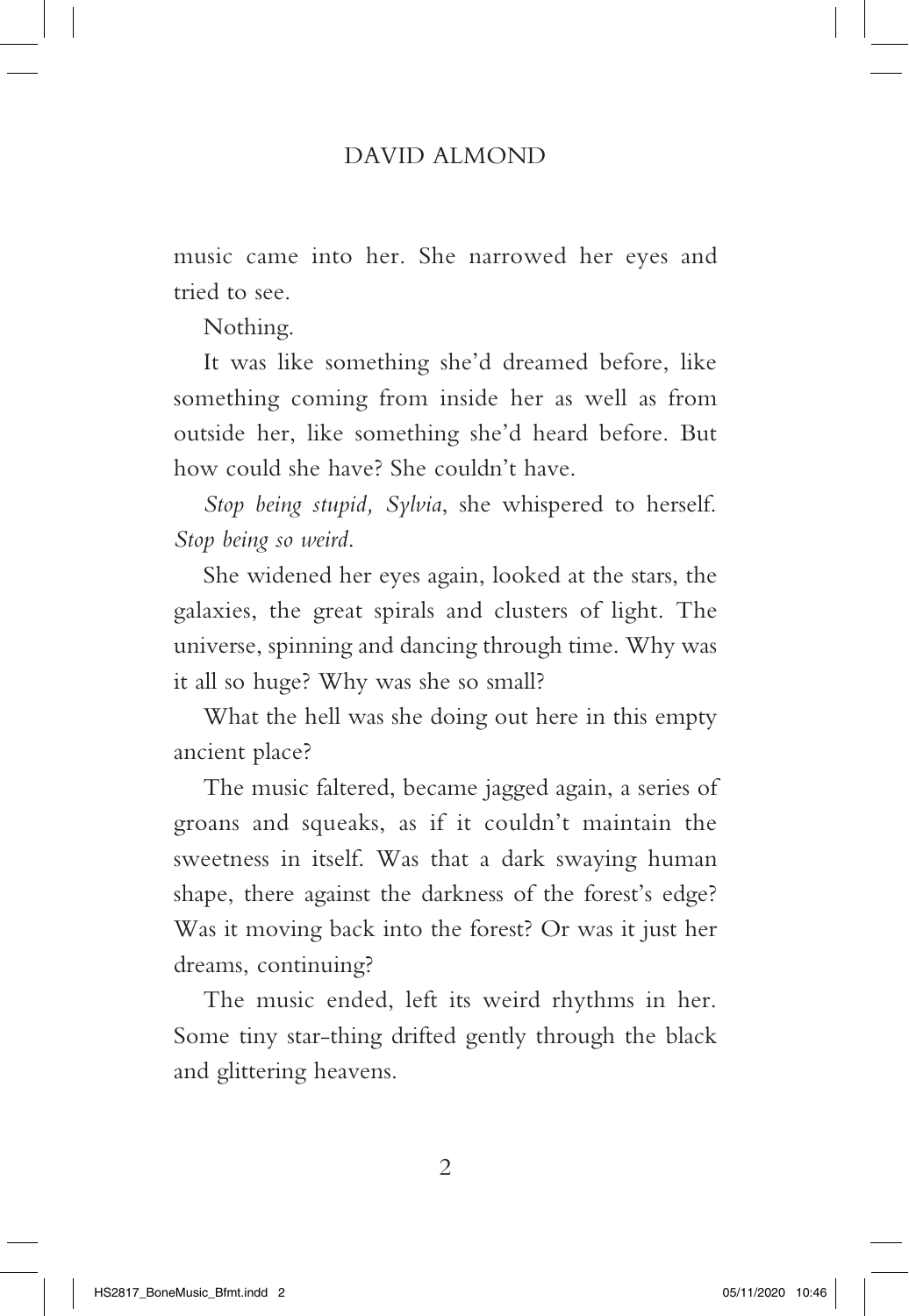Why had her bliddy mother brought her here? What weird stuff went on out here? What weird things existed here?

No answers.

She left the window, went back to her bed.

Checked her phone. No signal.

She yearned for the city again, she yearned for a signal.

*Stop it, Sylvia*, she told herself. *Calm down. It's only for a bliddy week or two*.

She closed her eyes.

The dancing in her mind faltered and slowed. She slept.

## 6

'Good morning, my lovely! Sleep well, my love?'

Next morning. Her mum, in the little kitchen, pouring muesli into bowls. Yoghurt and a bowl of berries on the table, a pot of coffee. She stirred the coffee then poured, then made a swirl of white milk on top. Steam and the delicious scent rose.

'Ah, it's sulky Sylvia today, is it?' she said. She came to Sylvia and put her arms around her. Sylvia shrugged. 'Aye,' she muttered.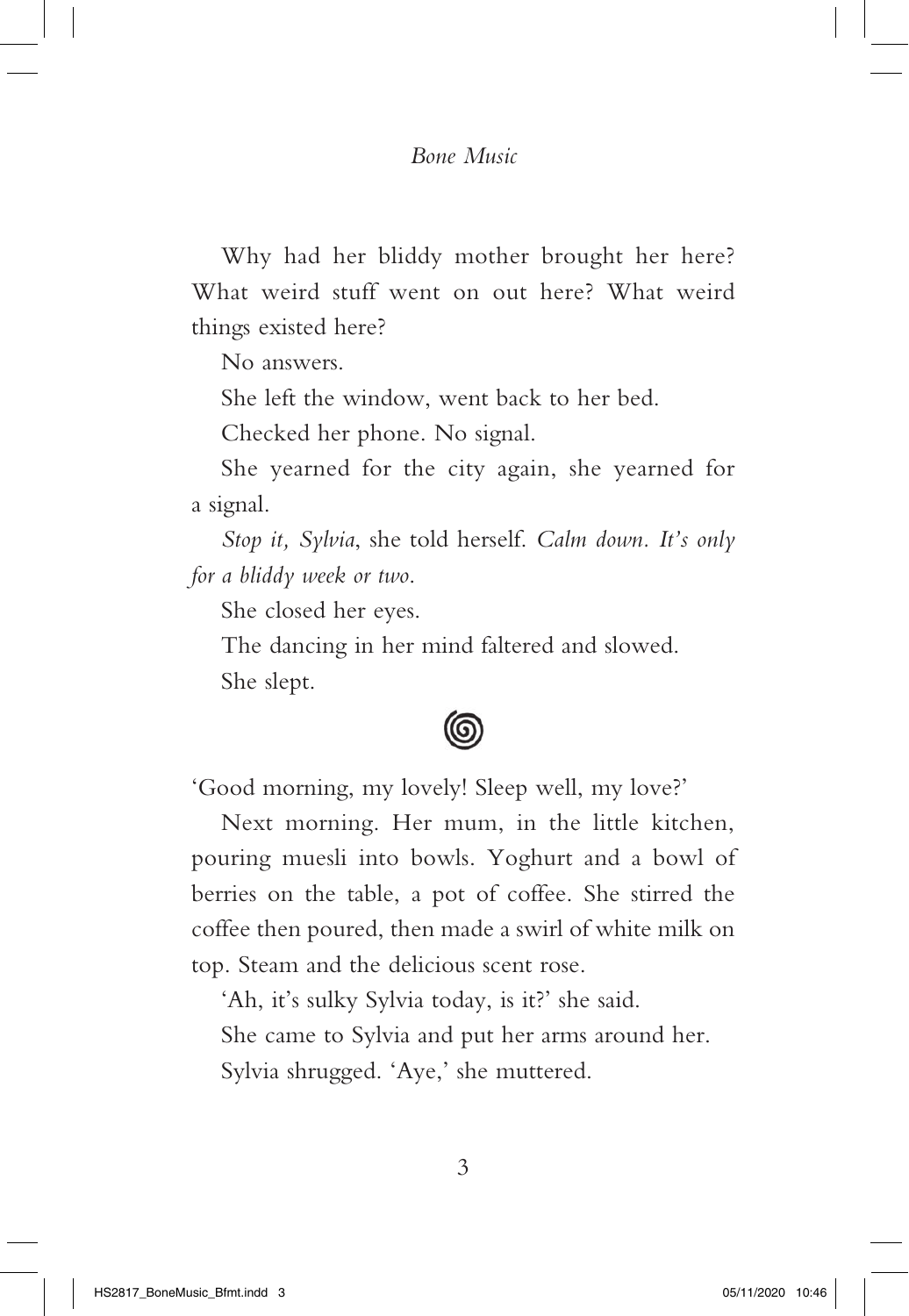She pushed the grains and berries round and round her bowl.

On the floor were the boxes of food they'd brought with them, a case of red wine. And her mum's sketchbooks and pencils and paints and brushes and knives and palettes and canvases. A couple of easels against the wall. A half-finished painting of a desert scene. A scattering of photographs.

'Hear anything?' Sylvia said.

'Anything?'

'In the night. Like music or something.'

'Nope. Slept like a babe, thank goodness.'

'Like a babe?'

'Maybe it's the darkness, maybe it's the silence.'

'Any news of Dad?'

'Nope. He'll be fine. He always liked a bit of silence, didn't he? He's probably drinking in some five-star hotel with his mates. Hold still a minute, will you?'

'What? *Mum*!'

Mum had a pencil and sketchbook in her hands. She was sketching, drawing.

'Chin up a bit,' she said. 'No!'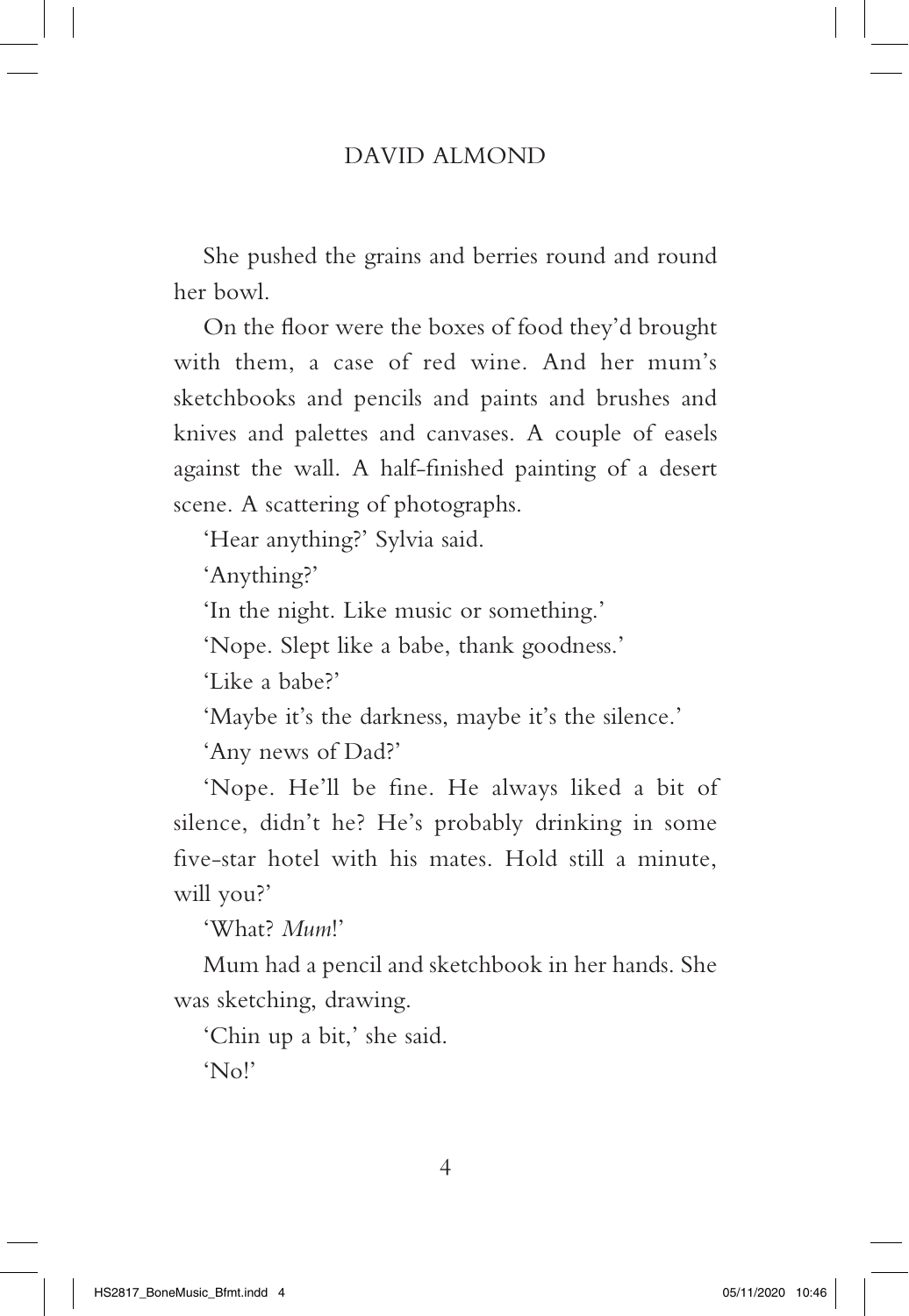'I've got to get back into it, haven't I? Turn to the left a bit, eh?'

Sylvia scowled.

'Yes, that's a good expression,' said her mum. 'Hold that a moment.'

'*Mum*!'

'Oh Sylvia, calm down. If there's news, it'll get to us. It's not like we're in Outer Mongolia, is it?'

'Might as well be.'

'We're not even fifty miles from Newcastle! Anyway, what kind of music?'

Sylvia shrugged. 'Dunno. Probably nowt. Must have been dreaming.'

She looked through the window. Pale houses across the narrow roadway, sunlight, the forest's edge, a far dark hillside. A black bird, flapping past, then another, then another. Other birds, dozens of them, much higher up, swirling and spiralling. And sky, sky, bliddy endless sky.

'There's lots of music out this way,' her mother said. 'Pipers, fiddlers. Mebbe there was a dance going on somewhere.'

Sylvia sighed.

A dance? What kind of dance took place out here? 'Think I'll . . .' she started.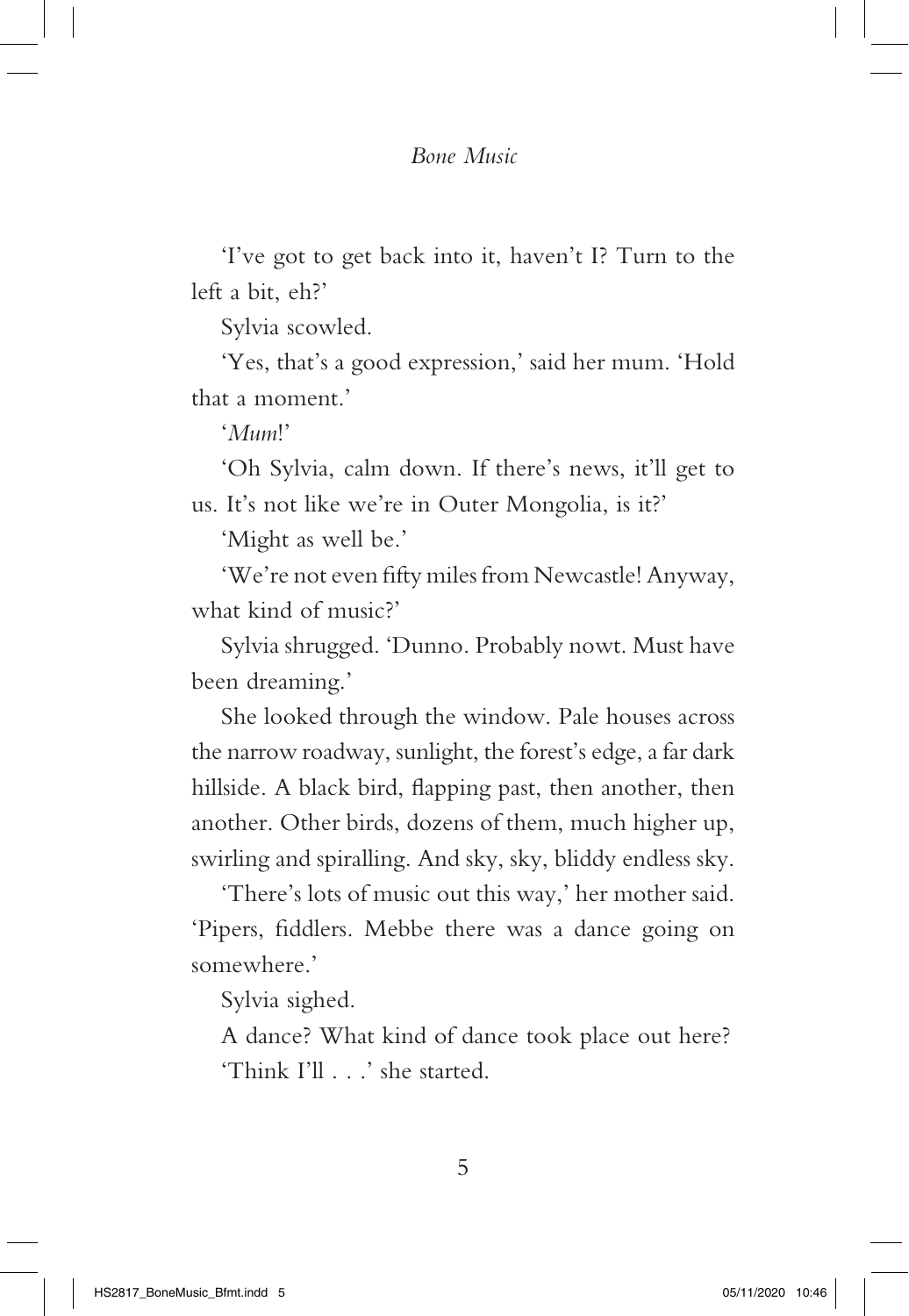'Think you'll what?'

Sylvia scowled again. Aye, exactly. What *did* she think she'd do out here? Set off walking back to the town? She stood up and got her coat from the back of the door. Got her scarf. Held her hands out wide. Her mum went on sketching.

'I'll do what there is to do here, Mum. I'll open the door, go out into the emptiness and then I'll turn round and come back in again.'

'That's a good idea, love. You have a nice walk. You should put your boots on.'

The boots? No way. She pulled her pale blue canvas shoes on.

Mum put her arms around Sylvia again. Sylvia let her do so.

'It'll do us good,' said her mum. 'A few days away in a beautiful place. And God, to get away from those kids for a while!'

'You love those kids.'

'Aye, but I need a holiday from all of it!' Sylvia clenched her fists and stood dead still. 'Sorry,' she said. 'I know you need it, Mum.' 'Thanks, love. Now go on, off you go.' Sylvia pulled the door open.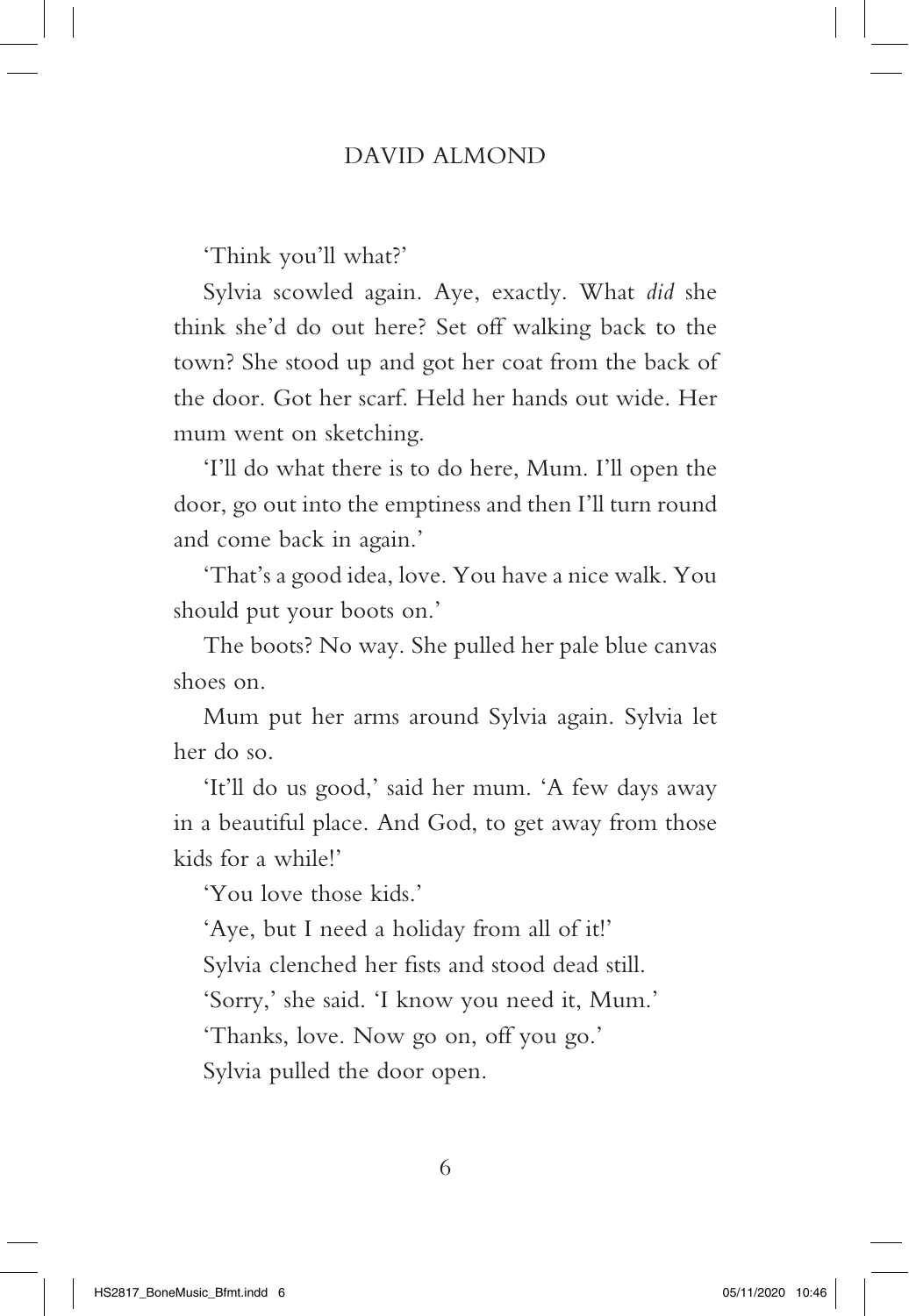There was a chill breeze. There was sky, going on forever.

She sighed and stepped out.

'Don't get lost,' her mum said gently.

She put her hand to Sylvia's back and guided her away.

## (ල

This was it, the village. Two rows of narrow timber houses, most of them faded white, some of them painted in would-be jolly shades: yellow, orange, an incredibly ugly purple one. Each had a patch of garden, a low wicket fence. Some flowers dancing in the breeze. A few cars, a couple of pick-ups, a couple of white transit vans. A long-abandoned telephone box. A long, low timber shack with BLACKWOOD COMMUNITY CLUB painted on it. A fading poster with a crude picture of a fiddle and some pipes. Another poster headed:

#### REWILDING THE NORTH Should the Lynx Come Back?

There was an artist's impression of a lynx on a forest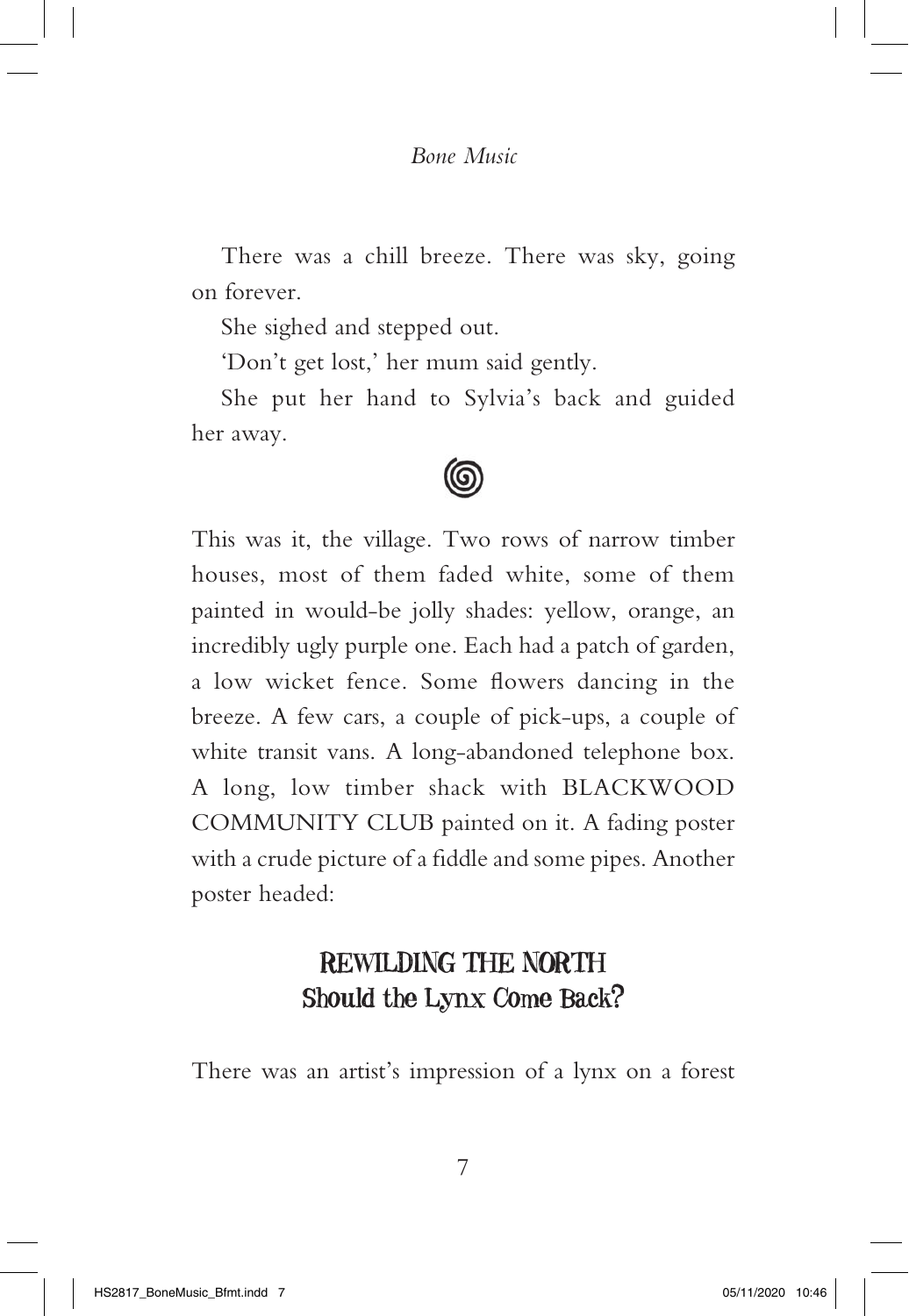path, its ears pointed, its fur spotted, its head turned to look out at the observer.

She grinned at the graffiti that was scribbled across it: YES! And Lions and Tigers and Bears as well.

'And wildebeest,' she muttered. 'And elephants and anteaters and kangaroos.'

She walked on along the single potholed roadway.

Came to a grey timber chapel with slipped slates, boards on its windows and padlocks on its doors. There was an ancient crucifix on the gable end. A battered Jesus dangled from a single nail through his hand. He swayed awkwardly in the breeze. A message was painted on the wall below.

#### He Died So That We Might Live

At one end of the village, the roadway narrowed, turned into a track that led towards the dark forest. At the other end, it led to yawning light-filled spaces. She turned around and headed for the light. A few folk about. A frail-looking pale and ancient man in a white flat-cap sat in a deckchair outside his front door. He raised a hand in greeting.

She nodded back at him.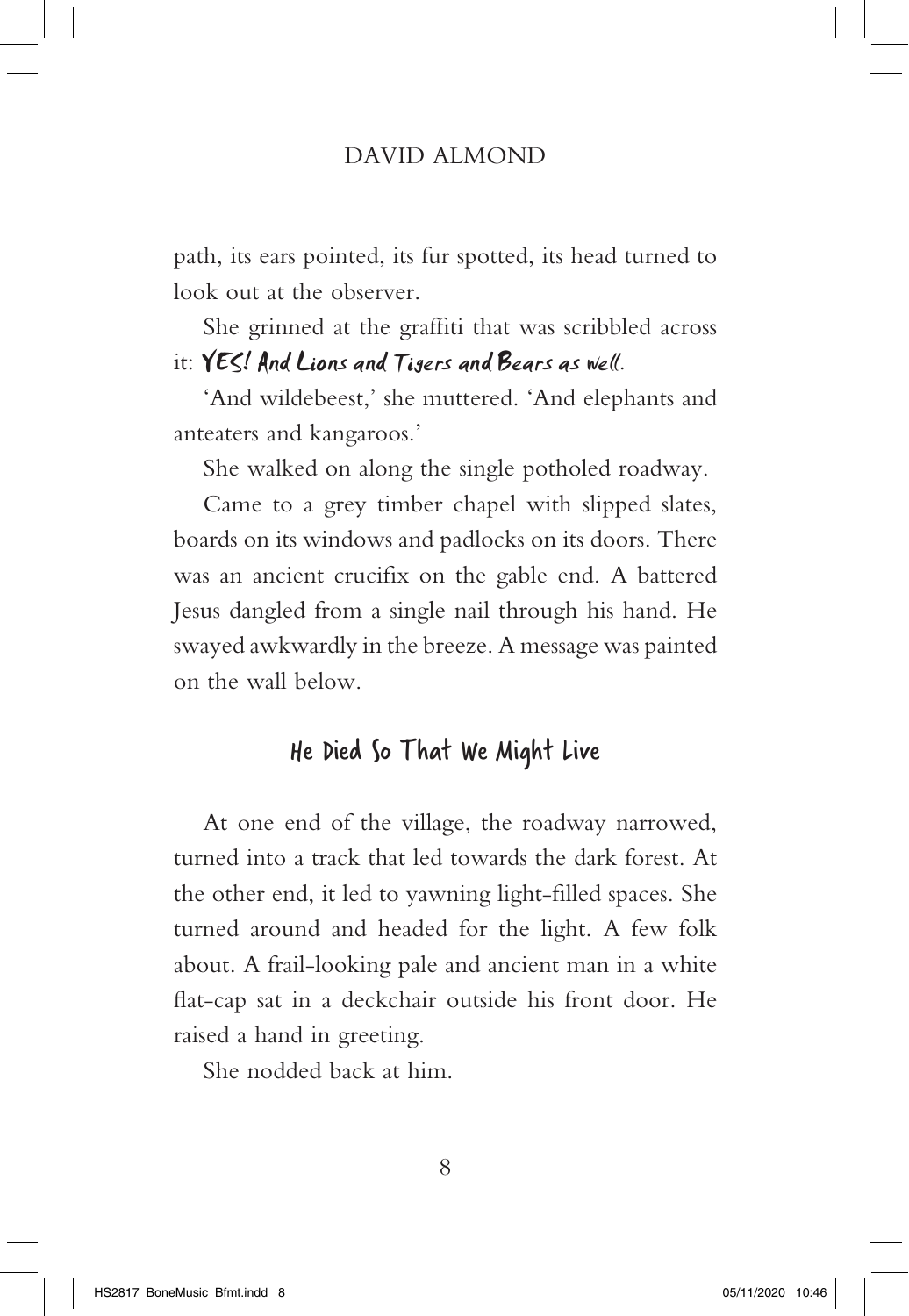'You will be the Allens, I would say,' he said.

His voice was accented, not from this place. European.

'The Allens?' she said.

'Yes, I think so.'

And yes, of course, it was true. That was her mother's maiden name.

'Aye,' she said. 'We are, I suppose.'

He lifted a striped mug of something from the little table beside him and swigged.

There was a row of stones arranged neatly on his window frame.

'I am Andreas Muller,' he said. His eyes were kind and watery. 'Welcome back to you.'

She didn't linger. She didn't want to talk. She didn't think to tell him what her name was.

She walked on. There was a little swings park on a fenced-off cindery patch behind the houses. A boy or a girl was there, and an ancient rusty swing squeaksqueak-squeaked as they swung on it.

She thought of Maxine. She said she'd call. She looked at her phone. No signal. Of course no bliddy signal.

Some high birds whirled and screeched.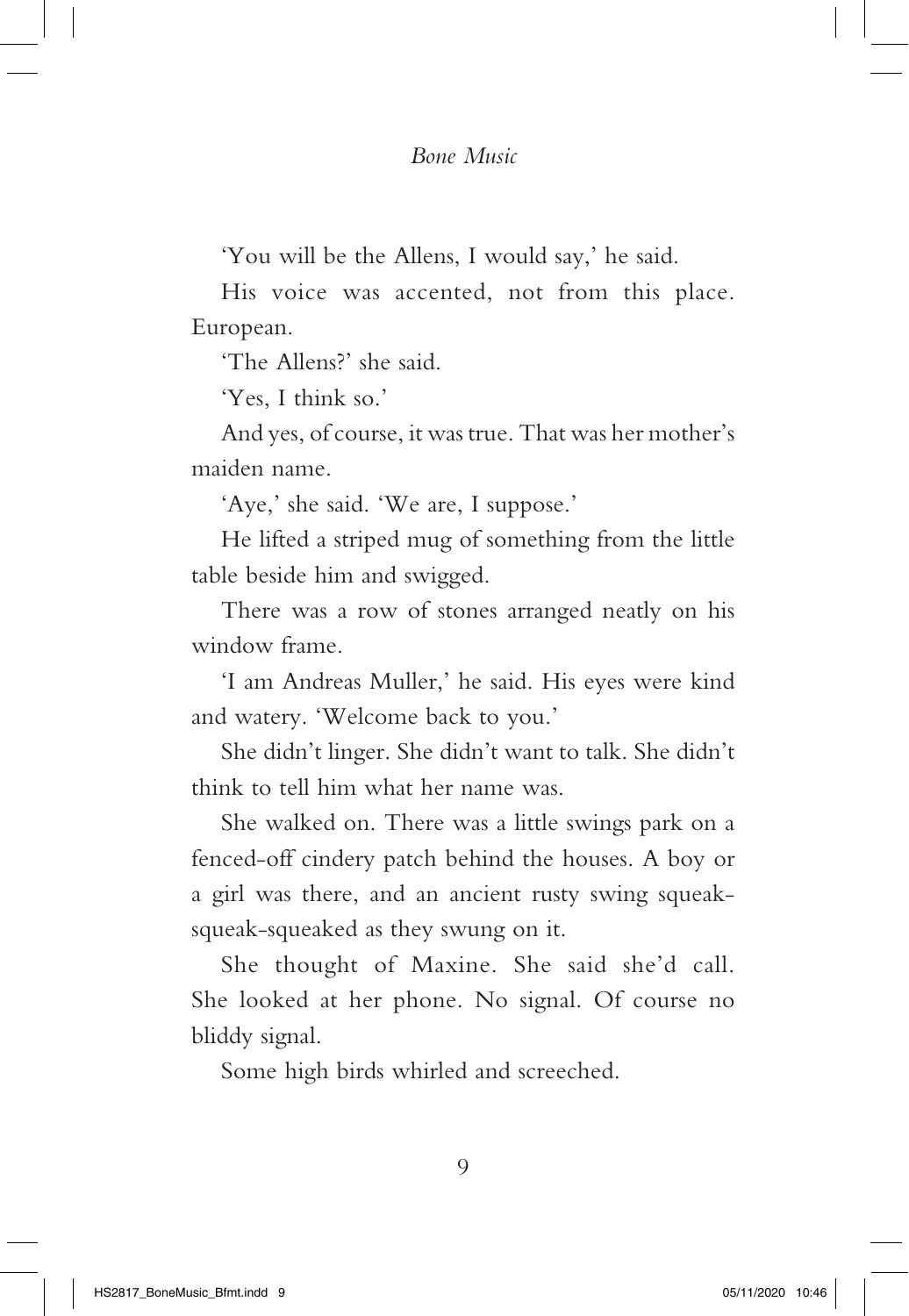She walked on. The roadway veered away through the empty turf and bracken across the moors. No traffic on it. At the village's edge a footpath sign pointed north into the emptiness. It bore a cartoon of a jolly walker striding on. She stopped. This was the furthest north she'd been, the furthest-flung she'd ever been. Heather, bracken, yellow gorse, a million scattered sheep. Stone walls, streams. A handful of ruined cottages that must once have been part of the village. A derelict farmhouse with herd of hardly-moving stocky cattle by it. The moors, the fells, or whatever the damn things were called, and black rocks and jagged crags, and all of them mounting higher, turning to dark lumps and bulges on the impossibly far horizon.

And over everything the empty massive sky.

And back beyond the village, the dark and endlesslooking forest.

This is where her mum had been a baby. They'd told Sylvia about the place when she was a tot. She'd seen the photographs, she'd seen the paintings. She'd known exactly what it would be like. They hadn't brought her then. She was a city girl. Why bring her here now?

She closed her eyes against it all. She kept back tears.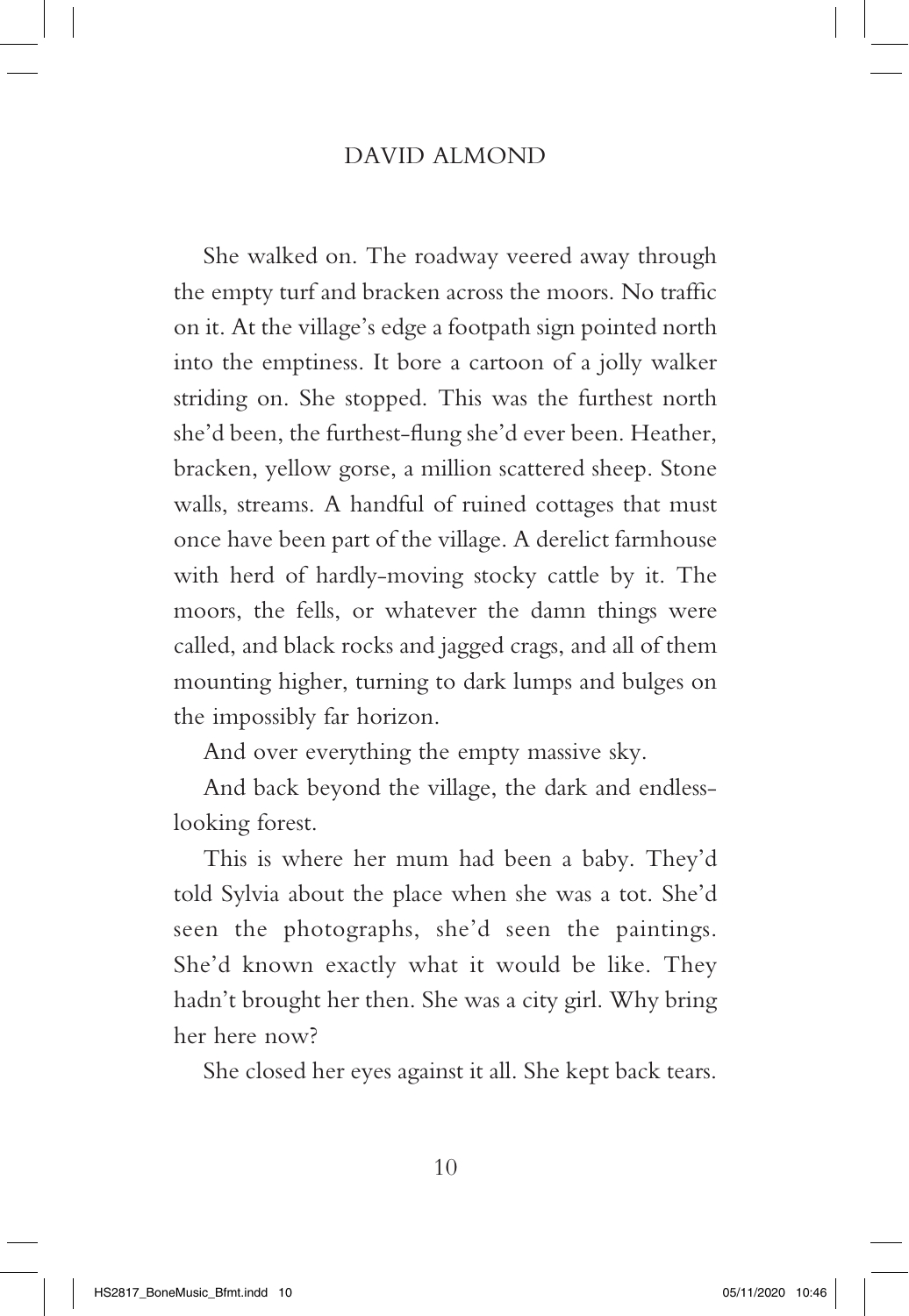*Don't be stupid, Sylvia*, she told herself. *You'll soon be back at home*.

'Will you be my sister?'

She flinched, she turned.

A boy, in jeans and a white shirt, long flaxen hair. She looked past him, saw the swing swinging empty now.

'Will you?' he said. 'I haven't got one yet.'

'I don't even know you.'

What was she doing even answering him?

'That doesn't matter,' he said. 'I wouldn't know a sister if she'd just been born, would I? And she wouldn't know me.'

'Go away.'

He didn't move.

'No,' she said. 'I won't be. Go away. Go away.'

He laughed.

His eyes were big, blue, shining.

'I've got a brother,' he said, 'so he could be yours and all.'

'I don't want a brother. I don't want you. Why would I?'

'He's called Gabriel,' he said. 'It would be like in the olden days.'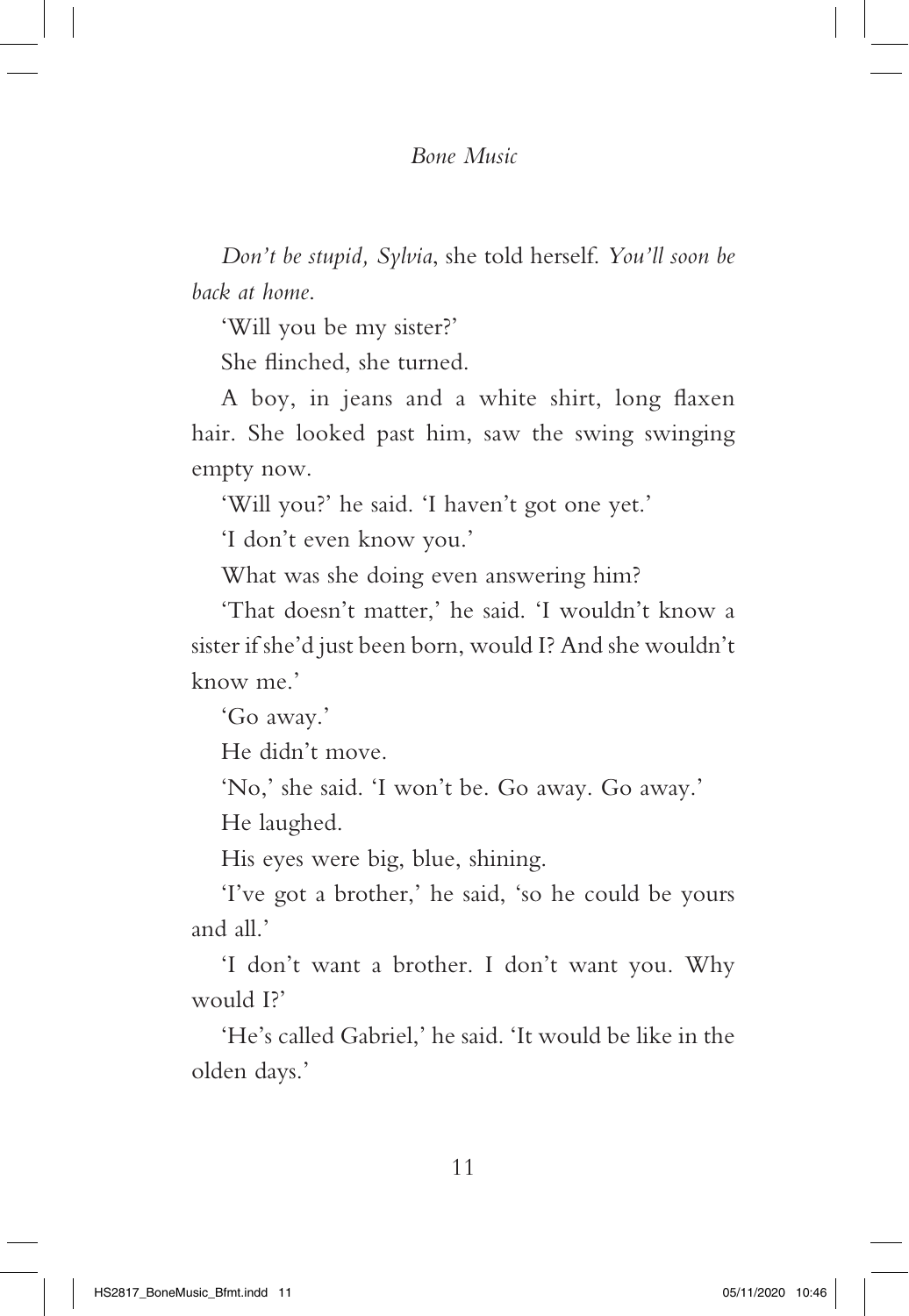The olden days? What the hell was he on about?

'When all the children were here,' he said.

She turned away, took the track of the cartoon striding man.

'My name's Colin!' he called after her.

She walked on.

'I know you're Sylvia Carr!' he called.

'Thanks for letting me know,' she whispered.

She didn't turn. She walked. The path climbed gently. She headed higher, seeking a signal. She tugged her collar up against her throat. The breezes swirled around her, blew her hair about her head. The ground was soft, moist. Sometimes dark water seeped around her feet. Something scuttled in the grass. A single hawk hovered above a crag.

And far far off, a black jet flew fast and low above the horizon. So beautiful, so elegant, so swift, so silent, as if it couldn't hurt a fly.



Her dad used to laugh and call her mum a child of the forest. A wild child. He said she was a fellow of the deer and the fox.

'Or even of the bear,' he said. 'Weren't there bears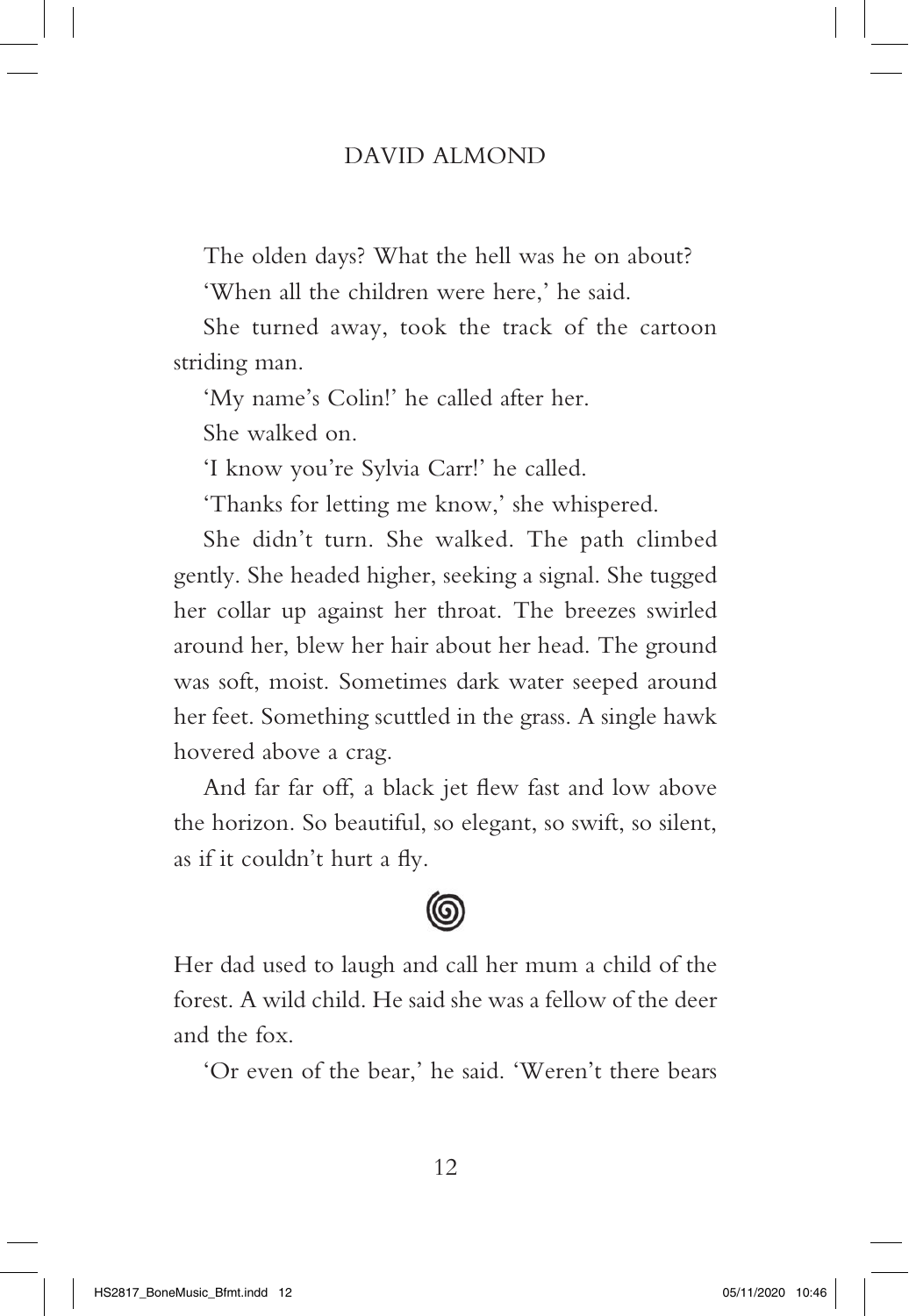up there when you were a bairn?'

'Yes!' her mum would say. 'And wolves and antelopes as well.'

For a while, as an infant, Sylvia had believed all this. She'd giggle and grin when he held her chin in his hand and looked deep into her eyes.

'You're another one,' he said. 'Feral kid of a feral mum. There's a bit of fox in you, I think, a dose of the eagle. Looks like I'm the only civilised one among us.'

In truth, her mum had spent just the first months of her life here. The village had been built for the forest workers, which was what her mum's dad, her grandfather, had been. They planted the forest, helped it to grow, harvested it. It became one of the great forests of the north. But times changed. There were more machines. Fewer humans were needed. Her family, and lots of other families, moved away to find new work, new lives. Her grandfather opened the little sweet shop on Heaton Road. He never went back again.

And her mother had never gone back either. Till now, when she'd come to do some art, to get away, to bring her daughter with her.

13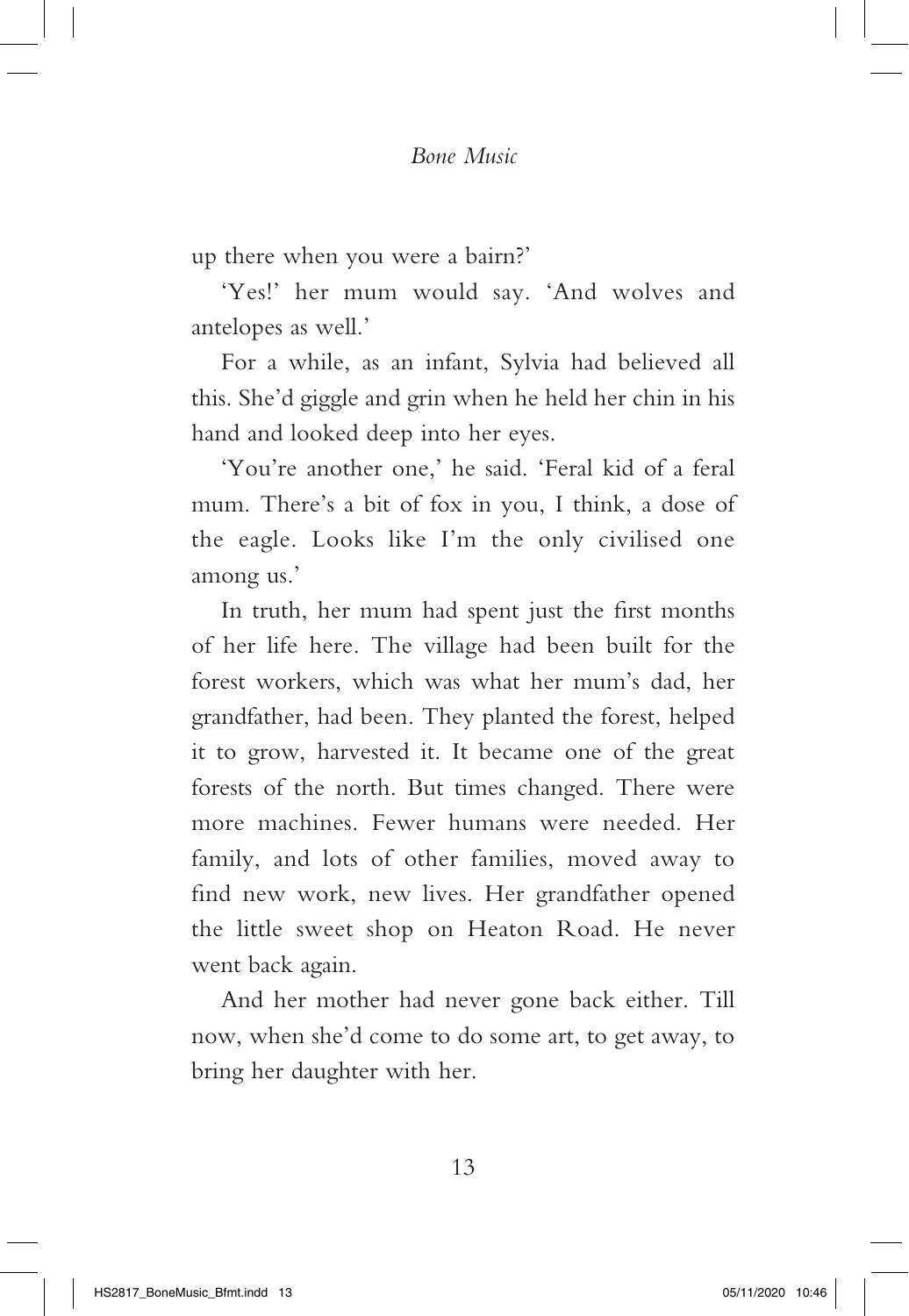Sylvia pulled her collar close. No signal. Maxine would be with Francesca today. They'd be going to jazz at Live tonight. Mickey was doing drums. His first proper gig.

There were scuttlings and scratchings all around her. The wind cried in the grass. She should have worn the walking boots her mum had bought for her and made her bring. The seeping water had soaked and darkened her pale canvas shoes. Her feet were wet. Water everywhere. It glistened in little pools on the path, it trickled, it sparkled in streams that ran down the hillsides. And as she got higher, she saw the flat dark surface of Kielder Water in the distance. Its dark dense forest rose from its banks.

Footsteps behind her.

That kid again. Colin. He was panting. He'd been walking fast.

'Got to show you something,' he said.

She groaned.

'You want to see?' he said.

He reached down and tugged at a blade of grass. Tore off a short piece of it. Put it between his thumbs, lifted his thumbs to his lips and blew.

A squeak. Of course there was a squeak. All kids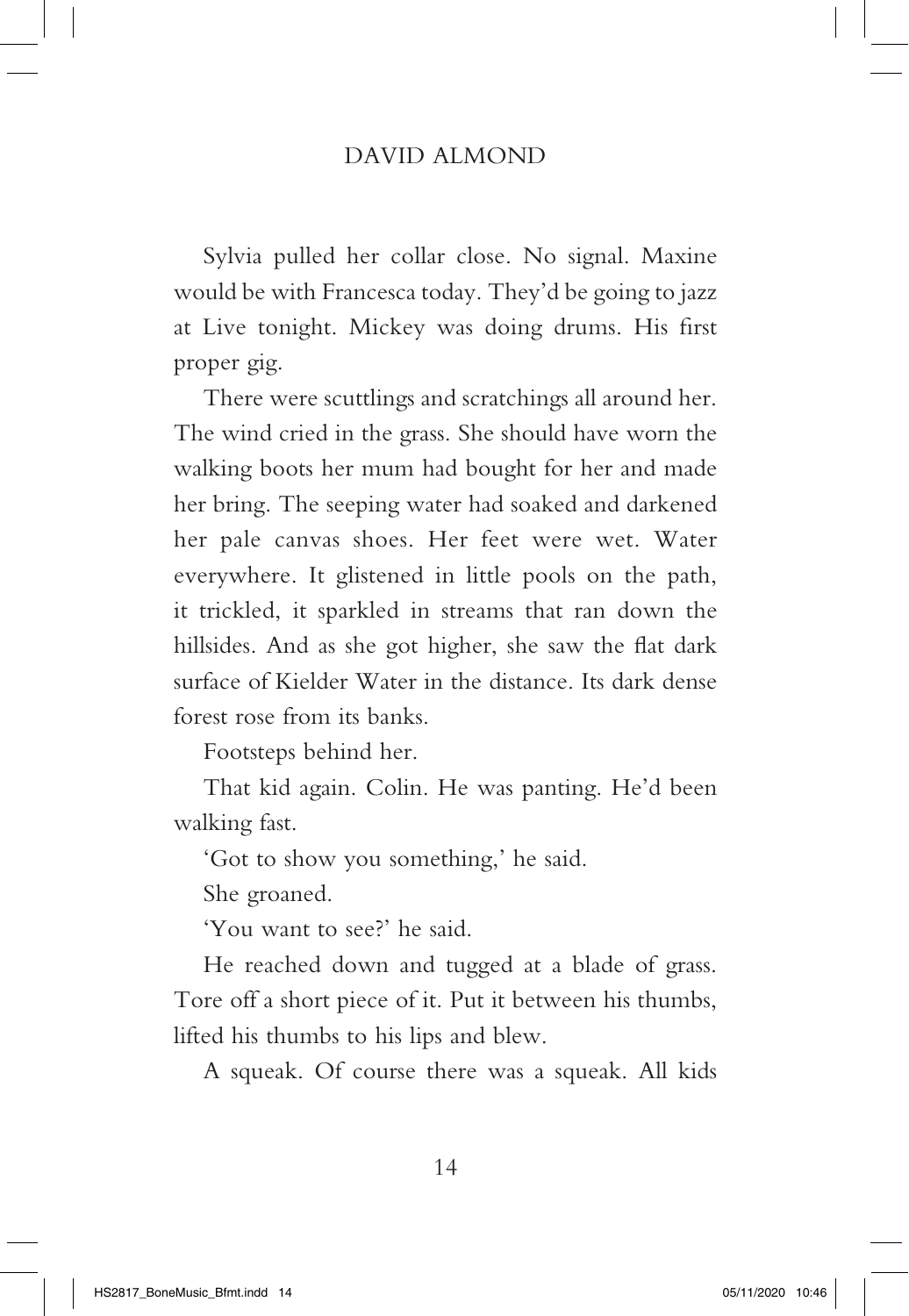did it. She'd done it in the garden with Maxine when she was a little girl.

'Hear?' he said. She said nothing. 'You want a go?' She said nothing. 'My brother showed me how to do it.' *Just go away*, she wanted to say.

'Listen again,' he said.

He blew again. He tilted his head back and made a longer, louder, more undulating note. He stopped and held his arms out in the empty air.

'Listen,' he said. 'Hear it?'

'Hear what?'

'It makes them sing.'

'Makes what sing?'

'The birds. When I do it, the birds sing back. Listen, that's a curlew.'

'They were singing anyway.'

'Some of them were. But not that one. Hear it? It heard me and it's calling back to me. That's what music does out here.'

She sighed.

'OK,' she said.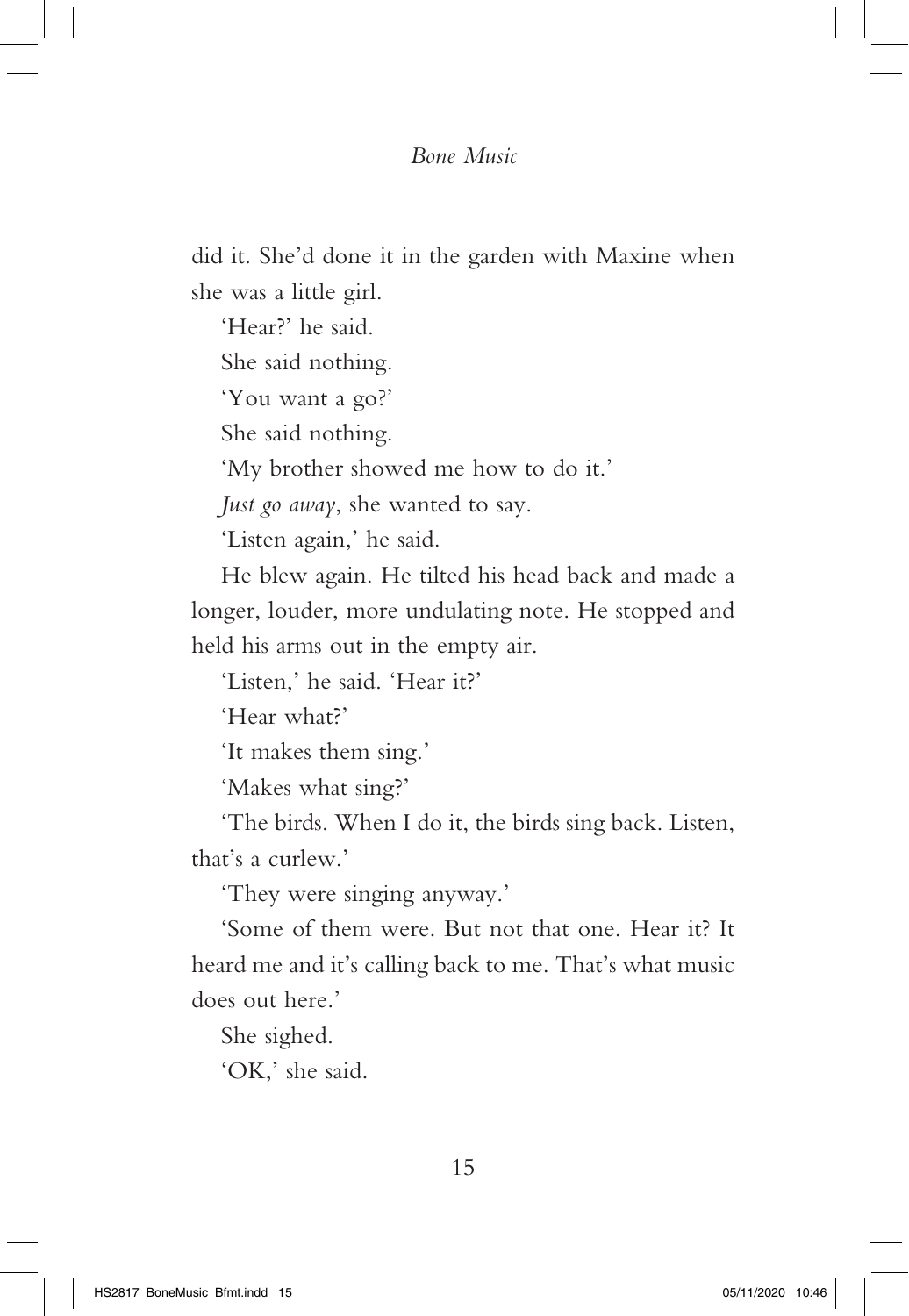'My brother does it. He can get anything singing. He can call foxes out, and badgers, and deer. How old are you?'

'What?'

'You must be fifteen or something. That's what he is too. I'm only nine. I go to school in Hexham. He doesn't go to school.'

'Why aren't you at school today?'

'Bad belly. Anyway, school just makes you stupid, doesn't it?'

'Does it?'

'Yes. Fills you up with rotten rubbish. Bet you go to school, don't you?'

 $Y_{\rho\varsigma}$ 

'Poor you.'

He blew the grass again.

'That's what you should learn in school,' he said.

She groaned. Kids, what were they like?

'He says if you get really good at it,' he said, 'you can call any animal you want to call and it'll come to you.' She rolled her eyes.

'With a blade of grass?' she said.

'No, not just with grass. With other things.'

He blew again.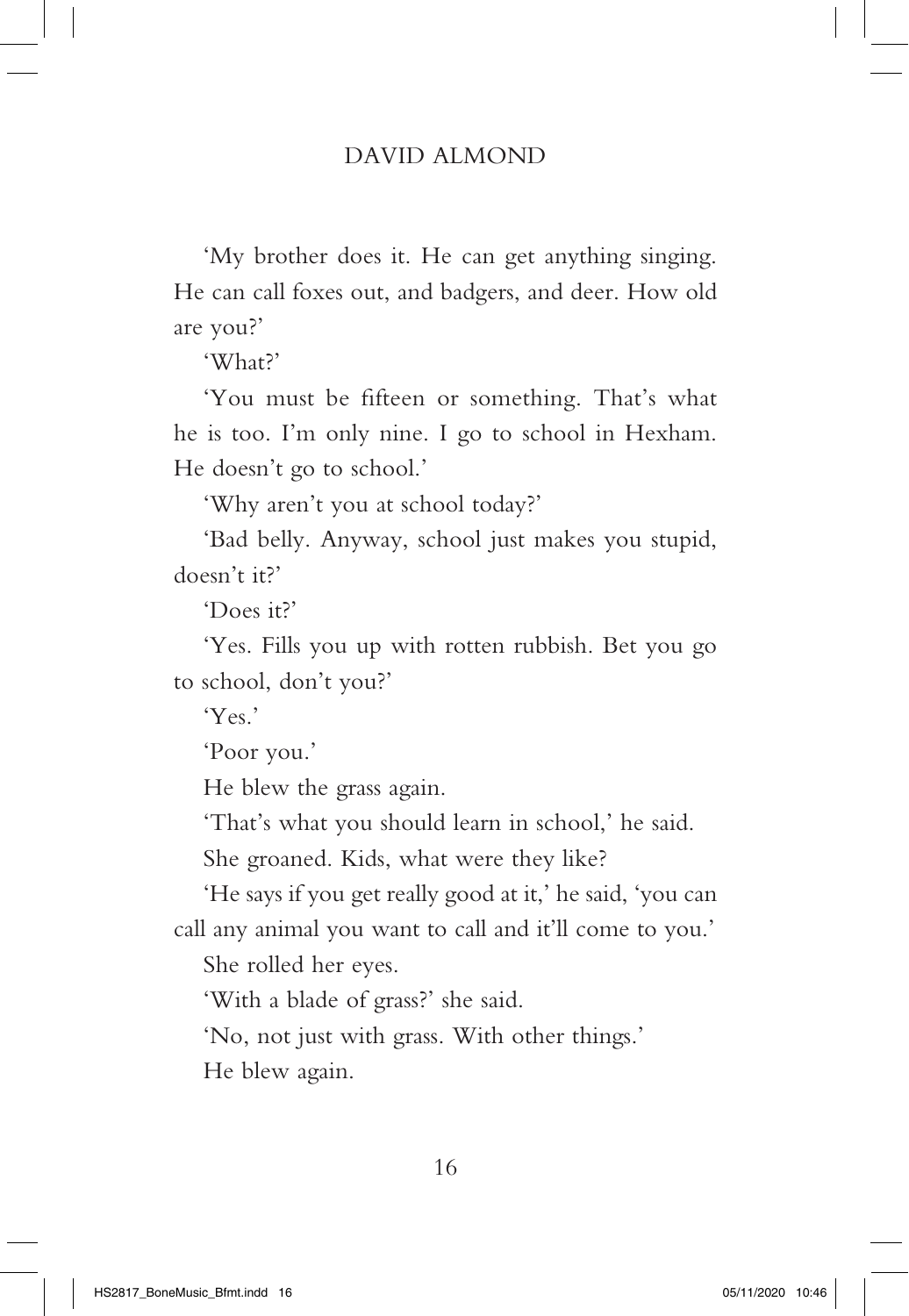The birds sang and the wind cried.

And far away, another swift and silent jet streaked above the fells.

'He says,' he said, 'that if you get really *really* good at it, you can see ghosts in the forest and call bodies out of the ground.'

She shook her head. Why was she standing here talking to him?

'Go away, Colin,' she groaned.

'Where's he this time?'

'Where's who?'

'Your dad. He's always off somewhere, taking pictures, isn't he?'

'What's it got to do with you? He's nowhere.'

'He's got to be somewhere. Stands to reason, doesn't it?'

She said nothing, just stared back at him.

'Do you think he might get killed?' he asked.

She shook her head, she closed her eyes.

'I don't think he will,' he said.

When she looked again, he was walking back down the hill towards the village. His pale hair shone in the sun, and he swung his arms as if dancing or flying.

She watched him go.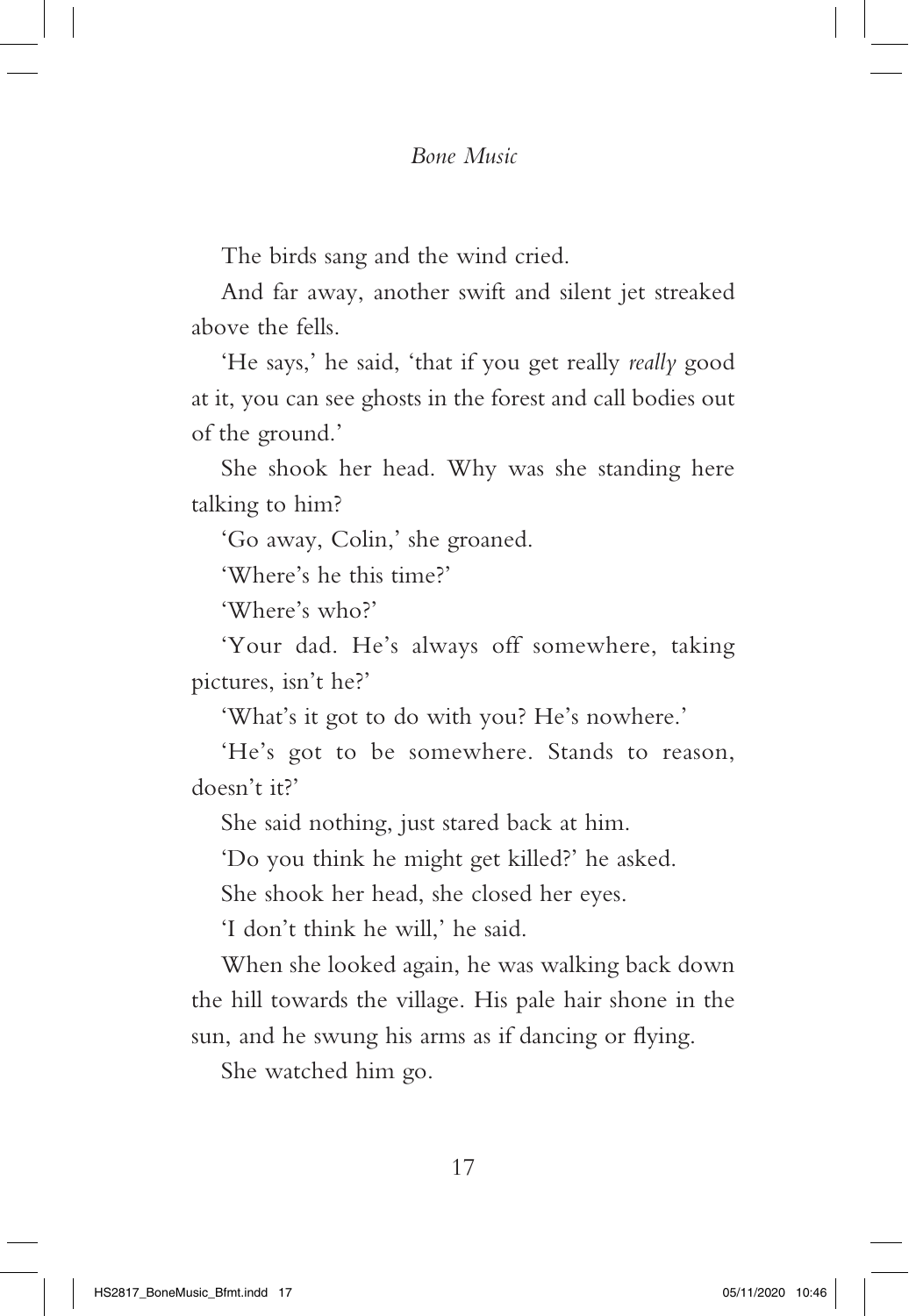She shook her head at the thought of having him as a brother. She'd never wanted such a thing. A sister, maybe. That'd be different. She didn't miss such a thing, she'd always been a happy child, but she'd toyed with the notion as a little girl. She'd even imagined a girl turning up one day just as Colin had, and taking her hand and asking, Can I be your sister? And the two of them walking through Heaton Park together, hand in hand.

She laughed at the memory. Kids. What it was to be a child.

She walked on. She went higher.



No signal. She cursed the air. What was a signal, anyway? When there was a signal and she heard Maxine's voice, how did the voice get into the phone? Was the voice somehow in the air around her? Was it like the birdsong, like the wind? How did it squeeze into something like a phone? Was it only a phone that could catch such things? Mickey said once that a phone was like a wand. You held it in the air and it drew voices to it. You used it to wave messages away from it. Magic. Could her ear be a wand? Could her head?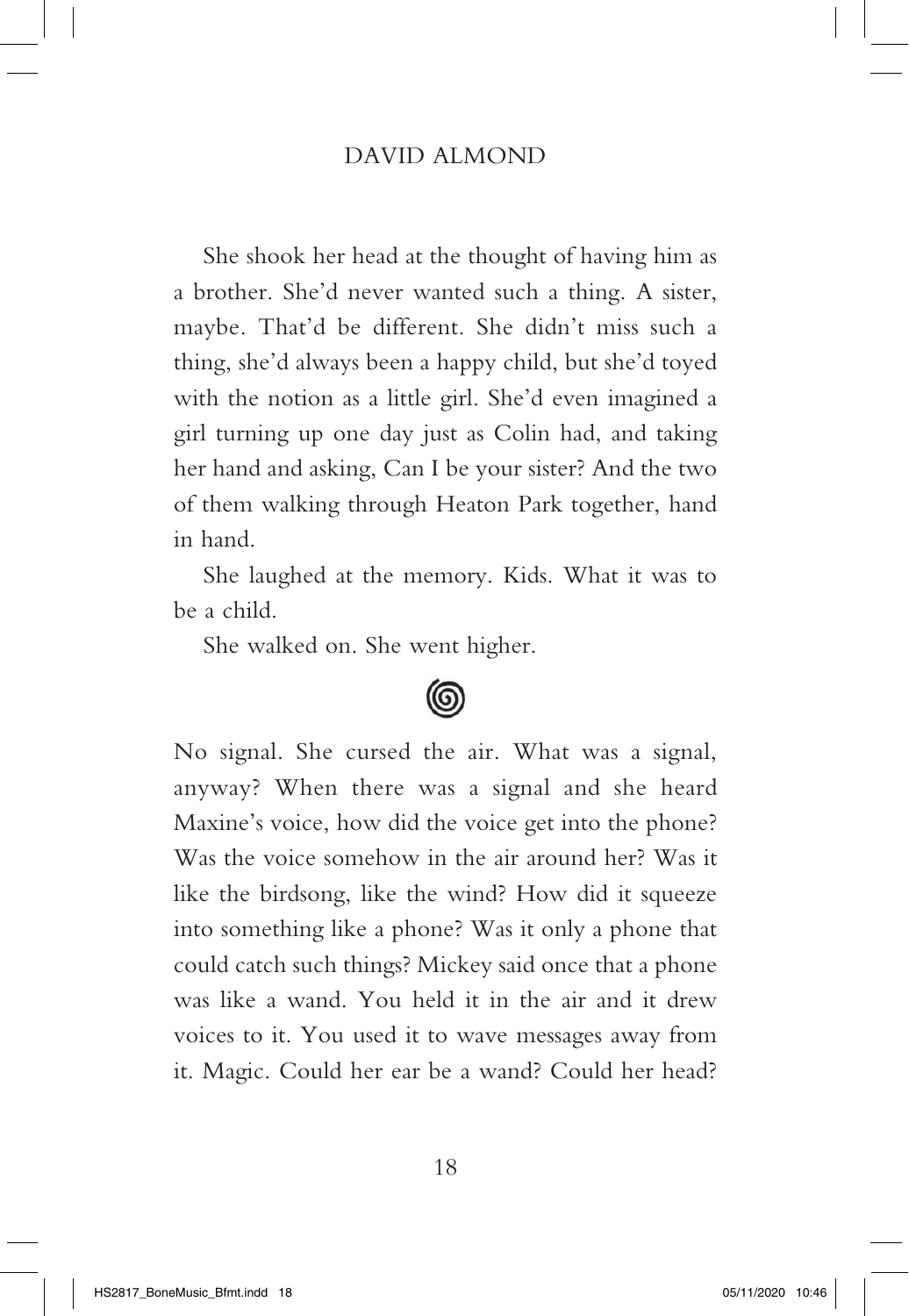She closed her eyes and tilted her head and listened.

*Maxine*, she whispered. *I'm calling to you. Maxine, I'm listening for you*.

She cursed again. *A week out here and I'll be bliddy mental*, she thought.

But she listened again. She whispered into the air again. She looked at the air and realised you couldn't look at the air. It was just space and nothingness. But it wasn't empty. You couldn't see, but it was full of stuff. Wind and light and noises and messages and . . .

*You will, Sylvia*, she said. *You'll turn bliddy barmy*.

She stood dead still with her arms held high above her head with her fingers reaching into the empty air – a mast, a receiver, a wand.

'Let me receive you!' she said.

'Speak to me,' she whispered.

'Come to me,' she sighed. 'Please come to me.'

The air seemed to shudder a moment. There came a muffled boom, like a distant explosion. Then another. Then silence. She scanned the horizons. Nothing to see.

She abandoned the search for a signal.

She listened to the birdsong, to the breeze in the grass.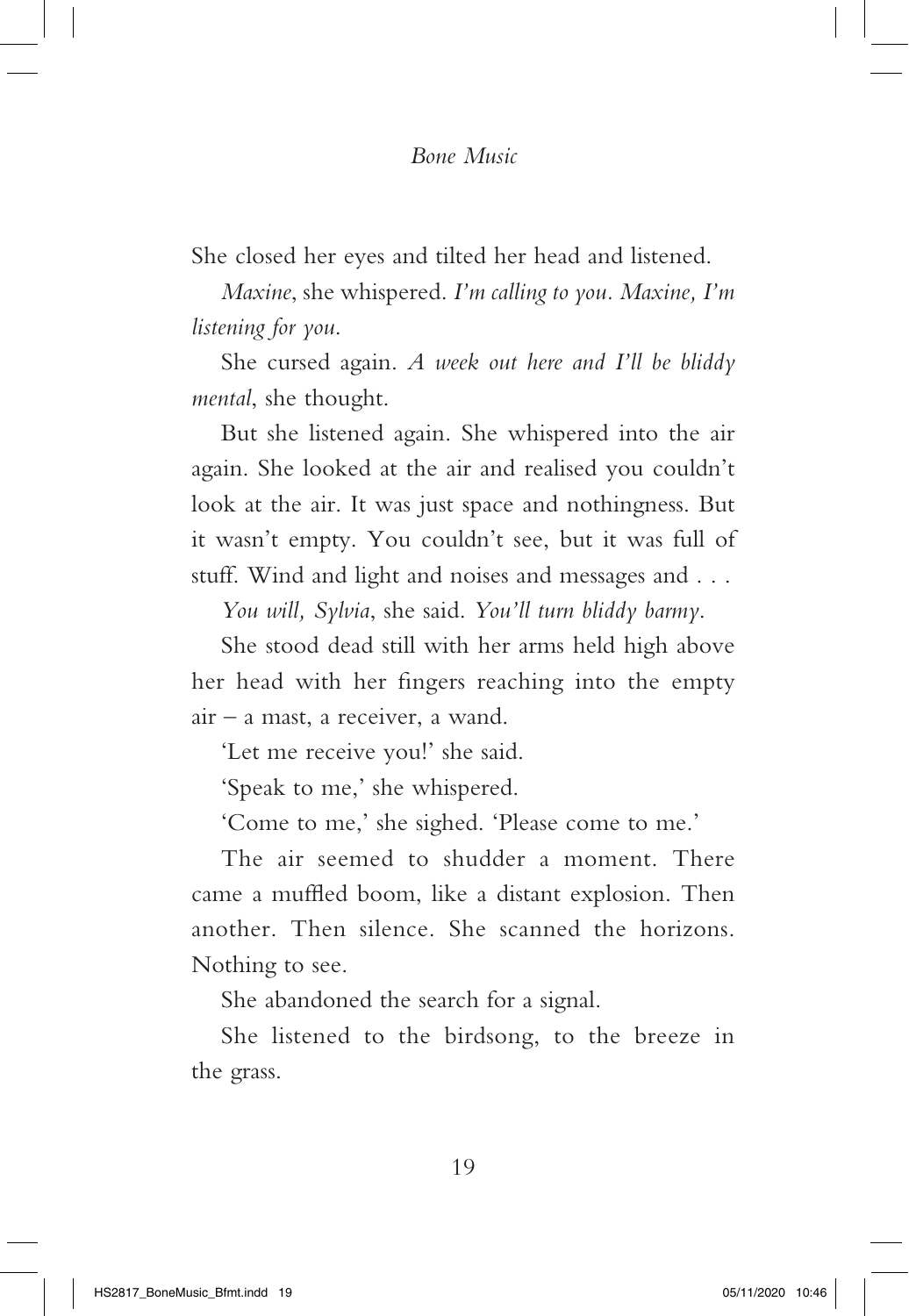She breathed in deeply, breathed out.

Smiled.

'Now, Sylvia,' she said to herself in the tone of voice that Maxine would use, 'calm down. Just try thinking of it all in a different way.'

'OK,' she said to herself and to Maxine. 'I will do that.'

She looked around.

She relaxed. She had to admit that yes, it really was beautiful.

She took a blade of grass.

Put it between her thumbs and blew.

A curlew cried.

She blew again.

Another cry.

'Thank you, curlew,' she said.

She breathed in the air, gazed at the beauty, then went down the hill again.



Her mother was with Andreas Muller, sitting on his bench with him before his little table.

'Come and see, Sylvia!' she called.

Sylvia went through the little gate. There was a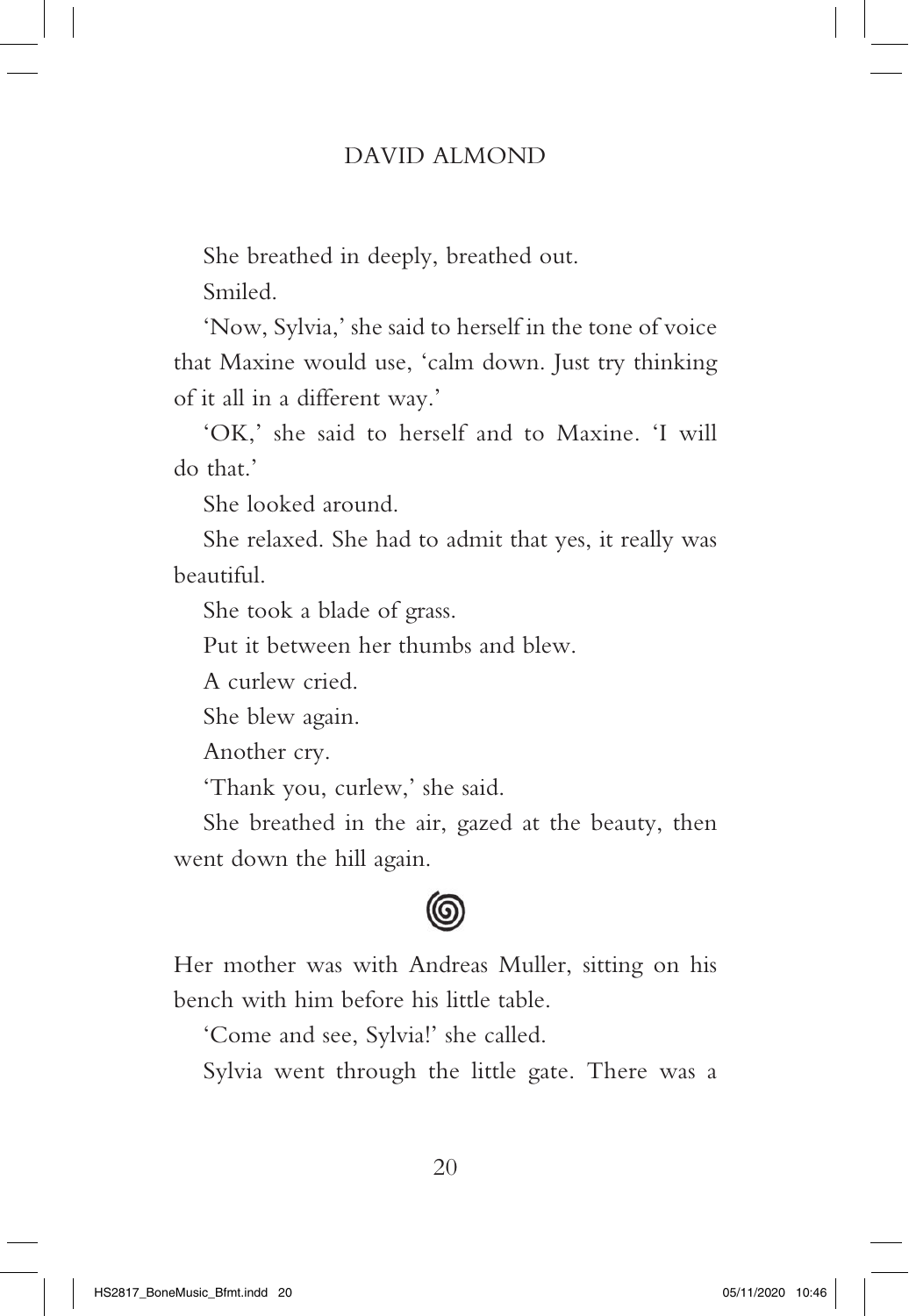pot of tea, a jug of milk and some mugs on the table. And there were some of the stones from the window ledge. She saw that they weren't ordinary stones. They were blades and axes, ancient tools. She'd seen pictures of things like this before, but she'd never seen the real thing.

'This is Herr Muller, Sylvia,' her mum said. 'Herr Muller, this is Sylvia.'

'We have already met,' he said.

He held his hand out. Sylvia took it.

'Hello,' she said.

'I've told him all about you,' said her mum.

'Maybe not *all*,' said Andreas.

They all smiled. Andreas blushed, as she did.

'Andreas *remembers* me!' said her mum.

'Remembers you?'

'He was here when I was born. He was here when I left.'

'She was a baby,' he said. 'A bonny bairn, as babies are. But not much to remember, really. You appeared, and you quickly went away.'

'And Andreas has been here all this time, Sylvia.' She laughed.

'It seems *impossible*!' she said.